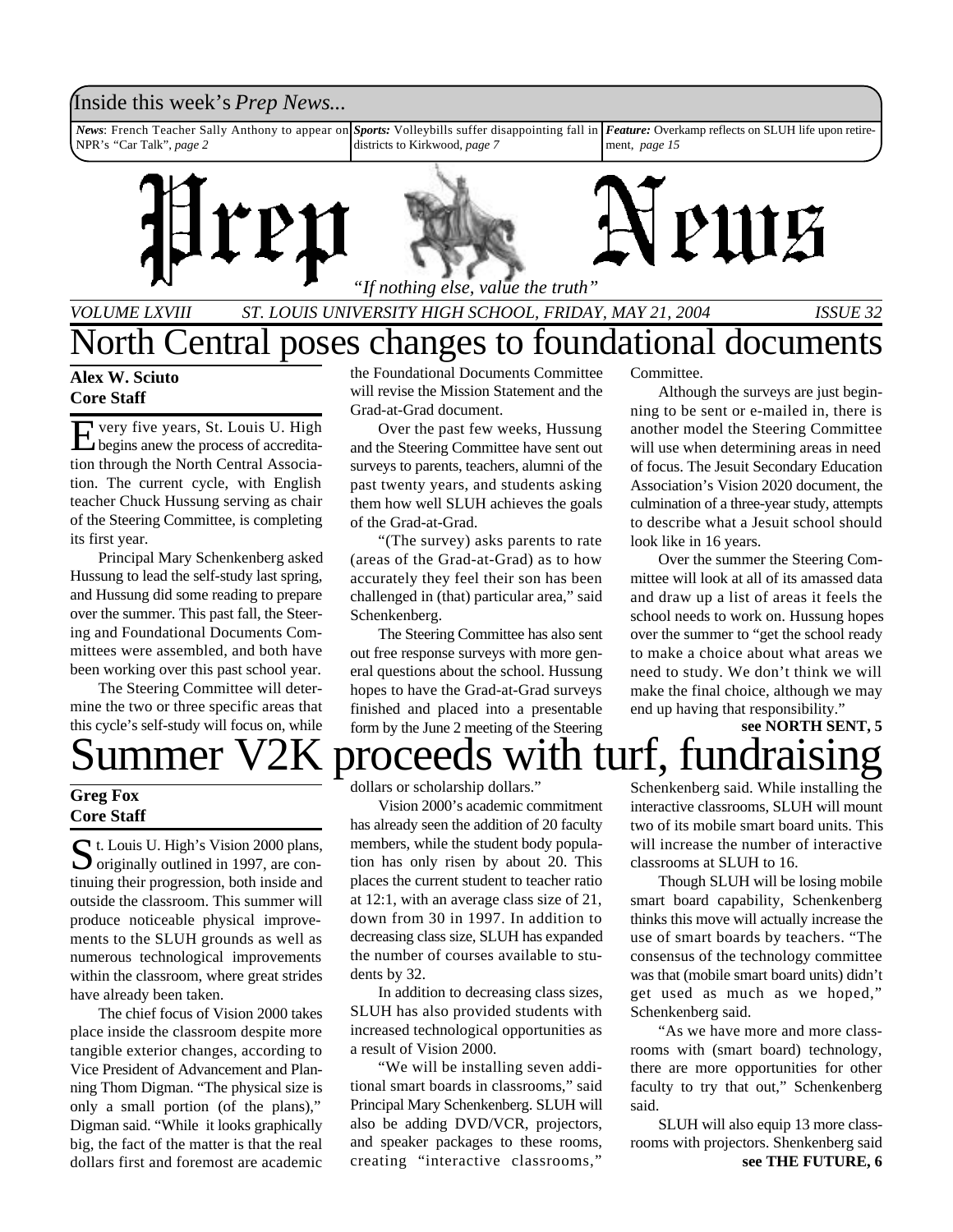# **2** Mews May 21, 2004 Anthony to be interviewed on "Car Talk"

#### **Tom Fontana Core Staff**

**Y** esterday, French teacher Sally An-<br>thony recorded an interview for "Car **7** esterday, French teacher Sally An-Talk," a weekly Boston-based national program on National Public Radio (NPR) hosted by Click and Clack the Tappet Brothers, also known as Tom and Ray Magliozzi, MIT graduates and car aficionados.

Anthony called into the show's voice mail at the urging of family and friends about five weeks ago, having been unable to receive a satisfactory explanation from any mechanic about her car problem. She was later contacted by Car Talk's associate producer, who had selected Anthony

### **By the** *Prep News*

W ith the end of Volume 68's long<br>haul comes the beginning of a new journey of the *Prep News*. Moderator Stephen Missey, always looking forward into the bright future of the paper, named the up and coming bulls to pave Volume 69's promising, comic future. Two-year core staffer Greg Fox will become editor in chief, with junior Alex W. "Skeet-o" Sciuto joining him as assistant editor, and in an event that occurs in *Prep News*

history as often as Halley's comet passes by Earth, s ophomore core staffer Tim Huether will become the bastion of sports as the new sports editor.

Volume 69 will lose editor



in chief Brian Kane, sports editor W. David Mueller, editor Jon Kim, features editor Charlie Hall, and assistant editor Brian Fallon, along with the indespensible wit and overall brilliance of senior core staffer Tom Fontana, to the pull of college

to ask Tom and Ray her question on the air. According to the show's website, on a typical episode of Car Talk, Tom and Ray listen to about eight calls that their associate producer selects from a pool of about 2,000 calls per week.

Anthony's dilemma dates back to a year ago when she walked out of her Maplewood residence to find that her Volkswagon Golf GTI had sprouted what appeared to be a tail. Said Anthony, "I thought somebody had taken hair, like a hair extension, and shoved it up my exhaust pipe because at that time I didn't live in the best part of town.... I grabbed a napkin and just pulled it out and dropped it."

Anthony thought little of the problem

## *Prep News* 69 ready to roll

and God.

However, Missey has faith that next year will be a great year. "Greg Fox is an obvious choice (for editor in chief)," said Missey. "He has written some terrific stuff for the *Prep News* since sophomore year. Greg is a terrific writer. He is clean and careful, and he does stuff with a quiet diligence. He organizes very well and does it all seemingly effortlessly. He will do very well."

The plans for Skeet-o will be assistant editor with a focus on features and

> photography, reminiscent of current features e d i t o r Charlie  $H$  a  $11$ . According to Missey, Sciuto

C h o p

**The** *PN* **69 staff: Timo Kim, Sean Powers, Alex Sciuto, Greg Fox, Tim Huether, Kyle Kloster and Brian Krebs. Not pictured: Andrew Mueth**

> "has an aesthetic sense about the world that will help him in photography, and he has eclectic interests, which is really good at focusing in on features."

**see WOODSTOCK, 13** Furthermore, Missey has great confi-

at first, even after it occurred again several months later, because she was still unsure if the problem lay within the realm of her car or if it was a case of human meddling.

However, after Anthony moved to Sunset Hills, about two feet of the mysterious substance, which Anthony claimed closely resembled a Cher wig, reappeared about six weeks ago at a gas station, and it became apparent that the problem was most likely not the result of a practical joke.

**see CAR TALK, 13** Said Anthony, "This was at a different address, so I thought, this is really weird because if it is a practical joke then

# Issues Day to inform next year

#### **Brian Krebs Core Staff**

 $N$  ext week, during one of the few<br>remaining homerooms, students will Text week, during one of the few receive a survey in which they get to choose what they believe to be the most important events and issues of the times.

These surveys will be collected and used towards next year's Issues Day on Sept. 29. The day will consist of an entire class-free day dedicated to students learning about current political issues and then holding a mock presidential election.

The Issues Day Committee, consisting primarily of history teacher Jeff Harrison, S.J., librarian Libby Moore, and art teacher Mary Whealon, has decided to get a jump start on planning Issues Day by polling students next week in homeroom about issues they are interested in.

Harrison elaborated, "We don't want to just force (the students. We're asking them,) 'What do you want to hear about.…What are your issues?' " Harrison mentioned that there are a lot of different possible issues, ranging from age-old problems, such as poverty to the issues brought about since the September 11 attacks, namely homeland security.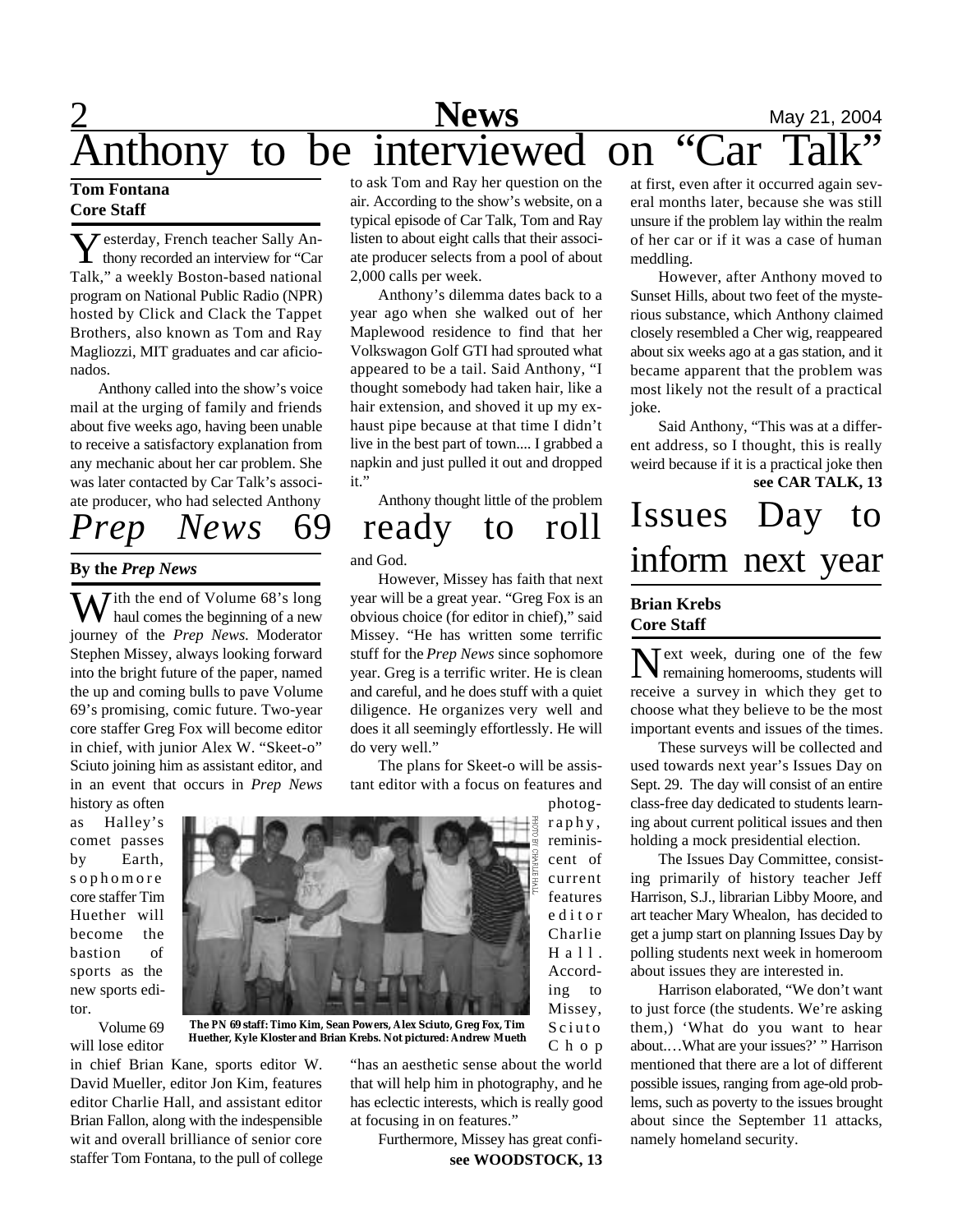## May 21, 2004 **News** 3 Moving on: trio of faculty bid goodbye Suzane Walsh: Social Studies

#### **Eric Durban Reporter**

This June, Suzanne Walsh's visa will<br>expire and she will leave the SLUH his June, Suzanne Walsh's visa will community and return "down under" to her homeland in Sydney, Australia. She has spent most of the last four years as a member of the SLUH faculty.

Upon her return to Sydney in the middle of the Australian school year, Walsh will fill in as a substitute teacher. At the end of the year, she will begin applying for positions to teach again fulltime.

As a teacher at St. Ignatius College Riverview, a Jesuit high school in Sydney, Walsh felt that she needed more of a challenge. She decided to go and teach at a high school in the United States. As luck would have it, she was already a friend of SLUH President Paul Sheridan, S.J., a former colleague at St. Ignatius. After getting word of her acceptance as a faculty member at SLUH, Walsh arrived in January 2000.

Walsh said that she felt accepted almost immediately after running into a student who was going to be in her theology class. She knew "that this was going

#### **Alex W. Sciuto Core Staff**

 $\mathbf{W}$  hile the majority of those leaving Backer Memorial will never again be at St. Louis U. High School every day like the students and teachers who remain, Rebecca Ferrigni may just be one of the lucky ones who comes back.

Ferrigni, whose second daughter was born a week before second quarter exams, will take a one-year leave of absence from teaching to take care of her two daughters Vivian and Emma. Said Ferrigni, "I'm going to be a full-time stay-at-home mom next year."

This year, Ferrigni taught two classes of advanced algebra II and two classes of geometry. In addition to teaching, she

to be a wonderful place to work." Walsh continued, "There hasn't been one day that I haven't wanted to come to school."

Walsh has enjoyed getting to see students "grow as a whole person and exemplify the Jesuit ideal."

In her time at SLUH, Walsh has taught freshman and sophomore theology, Christian Life Choices, and economics. She has also helped to lead many Kairos, White House, and sophomore retreats. However, Walsh is probably most known for her work as the CSP coordinator, part of the pastoral work that she calls her "main focus." In her time, CSP participation has expanded by over 200 students and the number of sites has grown greatly.

In addition to her duties at school, Walsh coached the Druids rugby team, and she made an attempt to attend as many SLUH sporting events as possible.

 Walsh won the Teacher of the Year award in 2003.

"Ms. Walsh is the most caring, selfless, and understanding person I have met here at SLUH," junior Will Holleman expressed, "She is a great friend."

Walsh would like to thank everyone for making her time here at SLUH so enjoyable.

### Rebecca Ferrigni: Math

organized the Senior Project with Jeff Harrison, S.J.

Will she come back? "I don't know. I've (always) worked so I'm a little apprehensive about not having a job," said Ferrigni. This time next year, Ferrigni will decide if she wants to come back to SLUH to teach or remain at home fulltime with her two daughters.

To fill the void that Ferrigni will leave in the math department, SLUH has hired John Steiner, '99, for one year to replace Ferrigni. Steiner currently teaches at DeSmet in the Alumni Service Corp.

Ferrigni may still help to organize Senior Project next year from her home, and she hopes to provide her teaching skills in the form of substitute teaching at SLUH.

# Brian Christopher, S.J.: Theology

### **Byrne Hobart Reporter**

A fter two years of teaching freshman fter two years of teaching freshman Commuity Service Project, and organizing St. Louis U, High's annual SOA protest trip, Brian Christopher, S.J. is moving on. In the last two years, he has become well known for his tough grading and insightful teaching, for his enthusiastic and inspiring activism and leadership, and for his unabashed admiration for SLUH's students and community.

Christopher attended high school at SLUH and moved on to St. Louis University, where he studied Russian and philosophy. He did his graduate work at Loyola University in Chicago, where he studied social philosophy.

The most remarkable thing Christopher has noticed about SLUH is that while the community is still much the same as when he was a student here, people have become more open about discussing controversial issues. "We're talking more," he said "People are more up front."

Christopher is best known for sparking student's interests in outside issues, including social issues such as this year's Nike speakers. He has made a significant impact in the last two years by organizing trips to protest the SOA. The first trip he organized had seven participants, but the most recent grew to a phenomenal 21. He hopes this protest will be a tradition that continues after his departure.

 After leaving SLUH, Christopher will work for a community development corporation called Revitalization 2000. This group was founded five years ago to stabilize the area in a one-block radius around St. Matthew's church. Now that it has accomplished that goal, Christopher hopes to help the group define a mission and vision and to determine its place in the neighborhood.

He hopes to keep in touch with SLUH students, informally.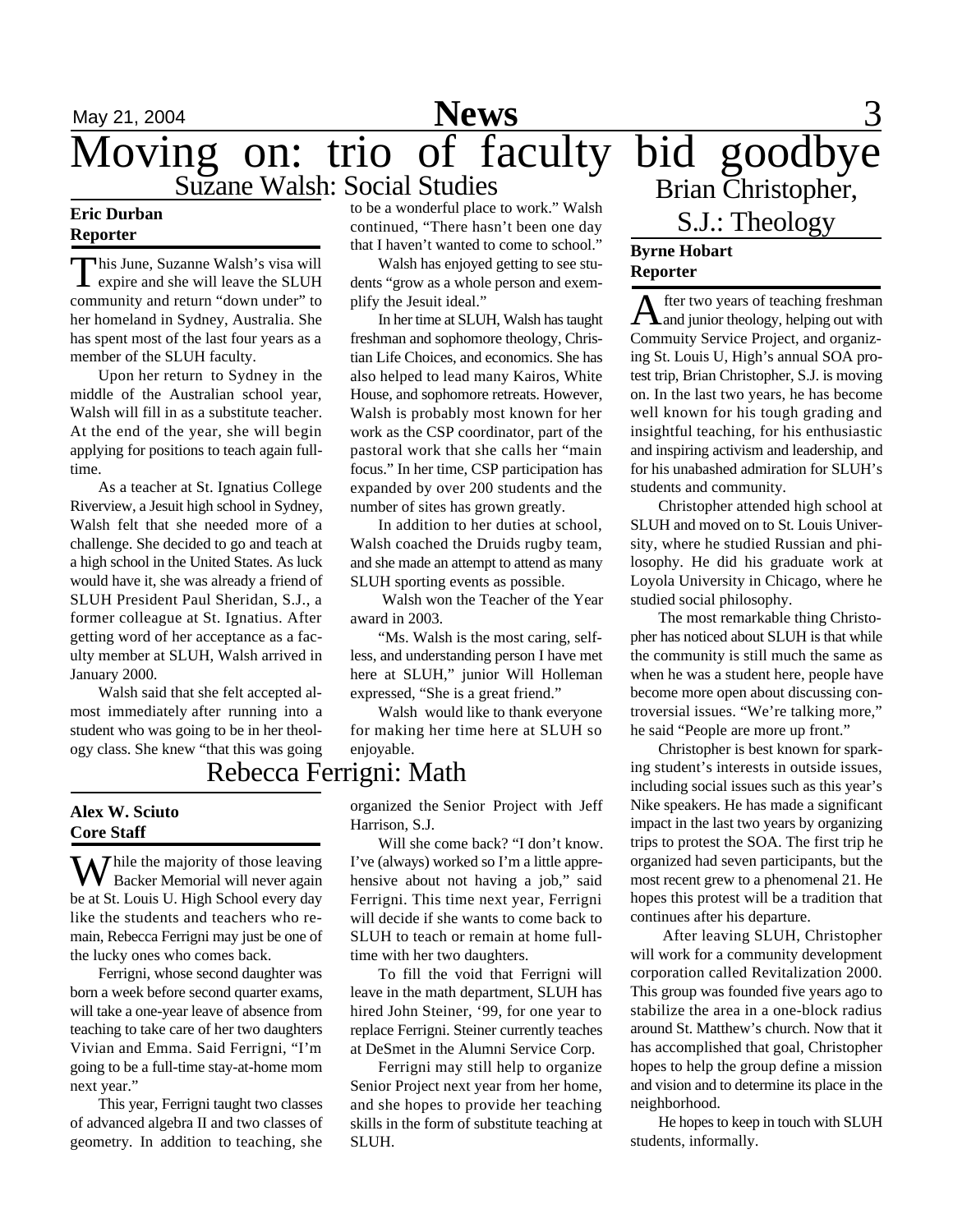## **1 News** May 21, 2004 volunteers Schaeffer and Conway depart ing." Schaeffer said that the job "defi-

### **Andrew Mueth Reporter**

A mong the teachers leaving after this<br>school year are two volunteer memmong the teachers leaving after this bers of the Alum Service Corps (ASC). Sean Conway and Chris Schaeffer volunteered a year of their lives to serve in a Jesuit school and to investigate the possibility of a teaching career.

Both volunteers graduated in 1999, Conway from DeSmet and Schaeffer from St. Louis U. High.

The ASC program provides a chance for "volunteer service for graduates of Jesuit high schools," Conway said.

Schaeffer added that it's "an opportunity to give a year of service back, in addition to getting teaching experience."

Conway went to college at the University of Missouri-Columbia, graduated last year, and came to teach fresh out of college. Why did Conway give up a year

of his life? "I wanted to give something back. It was a worthwhile experience...a positive way to be able to serve." Conway taught two sections of freshman Global History in addition to moderating the pool hall, coaching freshman baseball, and helping "lay the foundations for the broadcasting club."

Schaeffer stuck with the Jesuits after graduating from SLUH, attending Saint Louis University for college. Schaeffer taught two freshman English classes and a senior Reading and Writing Fiction class in the second semester with English teacher Frank Kovarik. Schaeffer also spent much of his time with the *Prep News* as an assistant moderator.

Schaeffer's reasons to work in the ASC were twofold: first, to give something back to the school that helped to form him in his adolescence, and secondly, to try his hand at teaching, saying that he "wanted to see if (I) liked teach-

# Anthony filled in during Crespin's pregnancy

#### **Brian Krebs Core Staff**

A fter spending a semester at St. Louis U. High teaching<br>French, Sally Anthony plans to turn the tables. In October, fter spending a semester at St. Louis U. High teaching Anthony will venture to Lignose, a small city in central France, to take on an assistantship in which she will be teaching high school students English.

Anthony learned of the job through some of her professors at Saint Louis University, where she is presently finishing her studies. The job is offered through the French embassy.

Anthony has yet to receive specific information, but knows that she won't be teaching alone. Since she has been told she will only be teaching about twelve hours a week, Anthony also plans to tour France.

Since January, when Anthony began substituting for French teacher Jennifer Crespin, who has been on her maternity leave, Anthony has been busy with two sophomore and two senior French sections. In addition to a full load of classes, Anthony has also been moderating the French Club.

Anthony would like to thank SLUH for "accepting me into this community." Anthony said, "I'll definitely miss the feeling I get when I'm teaching." She would especially like to thank her students and colleagues. Said Anthony, "I couldn't have done it without the students I have, and the faculty I work around."

### future, but is still a possibility." He also calls the ASC a "good look" at the career. Sanders had over three years with stage crew **see THANKS, 5**

nitely made me want to pursue teaching," for, "I went in not knowing , but having a strong hunch that I would like teaching and ready to explore the possibility,"

Schaeffer said that the ASC is worthwhile because of the "valuable classroom experience." He is thankful for the help given to him by all of the other members of the English department, naming Tim Curdt, his official ASC mentor who helped him to prepare his class, and Chuck Hussung, Joseph Gavin, and Kovarik. "It was a big highlight to work with teachers completely dedicated to teaching," said

Next year, Conway is going to SLU to get his MBA. He says that a permanent teaching career "isn't in the immediate

Schaeffer said.

Schaeffer.

### **Hannah Sullivan Special to the** *Prep News*

The St. Louis U. High stage crew bids farewell to technical<br>director Scott Sanders. After serving as Technical Director he St. Louis U. High stage crew bids farewell to technical and teaching Introduction to Theater Tech and Advanced Theater Tech for three and a half years, Sanders will be going on to pursue his master's degree in Computer Art.

Senior Mike Smith recalls, "He was always willing to drop whatever he was doing to answer questions." The daunting task of tolerating hundreds of students, pulling a show off in one long "hell week," and surviving the 36-hour days are finally over.

Next year, Eric Elz, the assistant technical director of the theater, will take over Sanders' responsibilities, including teaching the two theater tech classes. In addition, the theater will hire a second technical director for the periods before and during shows when the need for direction and the leadership in the theater is the greatest.

Of his 21 shows at SLUH, Sanders cited either *Terra Nova* or *Elephant Man* as his favorite. Sanders thanks stage crew and SLUH for three and a half interesting, fun, and sometimes stressful years.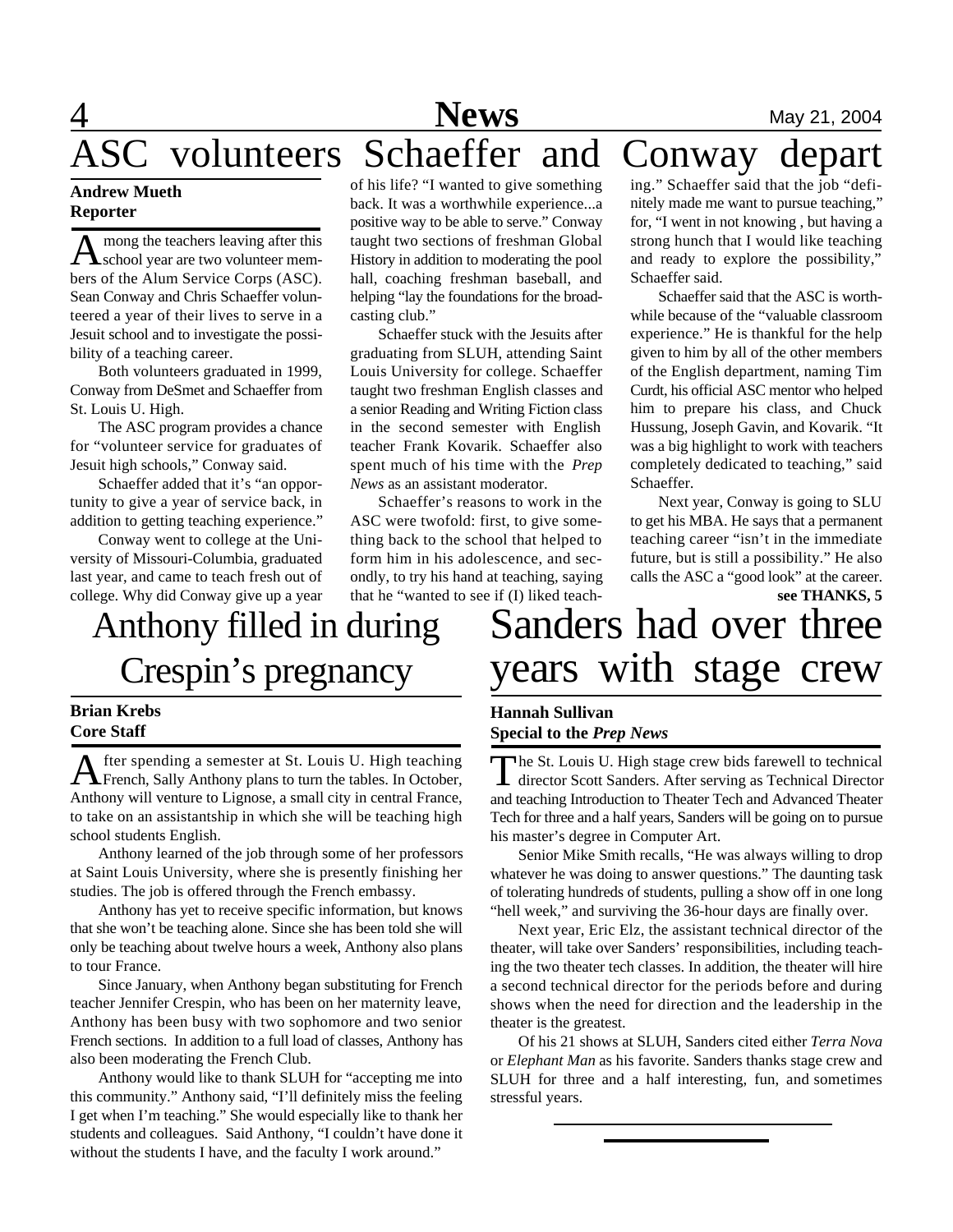### May 21, 2004 **News** 5 NORTH SENT

#### (from 1)

Schenkenberg noted increased women and minorities in societal structures of Jesuit high schools and a greater emphasis on group learning. "Increasingly the scholar is not sitting alone in one cubbyhole doing his or her work. Generally, they're doing it through collaboration whether it's at school or in the work place," said Schenkenberg. Vision 2020 also notes information and information technologies as areas that schools must focus on.

The Foundational Documents Committee, headed by theology teacher Matt Sciuto, has been revising the Mission Statement and the Grad at Grad document. Sciuto said, "There needs to be a looking at (the Mission Statement and Grad at Grad) again so that we can say, 'This is what we believe,' (and) 'This is what we want.'" The proposed mission statement has been completely rewritten, while the Grad at Grad has only been minimally revised. Neither revisions have been finalized yet. The revised documents can be read at http://www.geocities.com/ sluhtheo/NC03FDproposals.html.

Both Hussung and Sciuto emphasized the importance of both the documents. Sciuto said about the Grad at Grad, "This is the document that says, 'This is what our students should become.' It's a real idealistic document." Hussung noted that both are "touchstone documents that we look to for guidance."

The Foundational Documents Committee, which will submit their revisions today, surveyed teachers and students. James Erler, the Religious Affairs Commissioner of STUCO, headed a student subcommittee which made suggestions and gave input on changes. Sciuto emphasized student involvement, saying, "(The students) did give us input about this and their input was really valuable."

English teacher Rich Moran headed the subcommittee on the Mission Statement. Moran said, "Our Committee felt that while the old mission statement was accurate to our mission, it was perhaps not as intense as the experience of St. Louis U. High is. If it didn't convey that intensity … probably we should write a statement that would convey that." The proposed mission statement is longer and emphasizes education but also emphasizes the arts with more specific wording.

Moran presented the proposed mission statement before the Academic Affairs Committee, a Committee of the Board of Trustees concerned with academic matters headed by Richard Breslin, Ph.D. Moran said, "They were generally receptive to it. They made some useful suggestions." Sciuto hopes that the Committee wrote "a mission statement that people could live with and be proud of."

Though only minor updates were made to the Grad at Grad, if the Steering Committee wants more changes, Sciuto and the Foundational Documents Committee will begin a process of surveying and student input like they did on the Mission Statement. "If we do, we will have to go into next year with this Committee to do that," Sciuto reflected.

Although the North Central Association's accrediting has taken place since 1965, this self-study is the first one done using only a new process mandated by the association.

Hussung pointed out the biggest difference between the old and new saying: "(In) the old model, every department would do a self-study and a team of people with expertise in that department's area would come in and look at that part of the school. That departmental slant on things, that's completely gone."

Now, Hussung says, focus areas "have to be classroom-based and general enough where you could work on them in every part of the whole school."

Math department chair Tom Becvar headed the last North Central self-study which took place during the first years of the new process and began in 1996. He commented on how the last North Central Evaluation's schedule "kept changing almost daily.… North Central kept telling us that they wanted new forms (and) new procedures (and) new everything."

The last self-study focused on four areas: the schedule, student responsibility and study skills, critical thinking, and

communication. The most prominent change that came out of that self-study was the switch from a six- to a sevenperiod day.

The Senior Advisor program also underwent change after the previous selfstudy. The study skills issue "was working with the Senior Advisor program and helping the senior advisors help the freshman to get them ready with the study skills (needed) for success here at school," said Becvar.

The new model for self-study has a four-year timeline and a one-year break between self-studies. In the first year, the Steering Committee and the Foundational Documents Committee are formed. In the second year, committees are formed around the two or three specific areas the Steering Committee identifies as needing improvement. These committees find ways of measuring their specific area and begin to formulate possible remedies. During the third and fourth years, the committees implement proposed remedies and evaluate their effectiveness.

### THANKS

#### (from 4)

However, the main reason that Conway took the job was for the service.

Schaeffer's future is unclear, but he plans on continuing teaching for the Jesuits. Next week he will visit a high school in New Orleans for an interview. Schaeffer said, "I had not thought seriously enough about teaching in college to take courses in education," but also noted that private high school teachers do not need to be state certified. Schaeffer plans to pursue a Master's degree in teaching in the future, but only after some more experience.

In summary, Schaeffer calls the ASC a "neat program—you are able to teach for a year and experience the full responsibilities of teaching," but with a beginner's workload as he noted.

Conway concluded, "(the ASC) is a positive experience to be able to serve by teaching."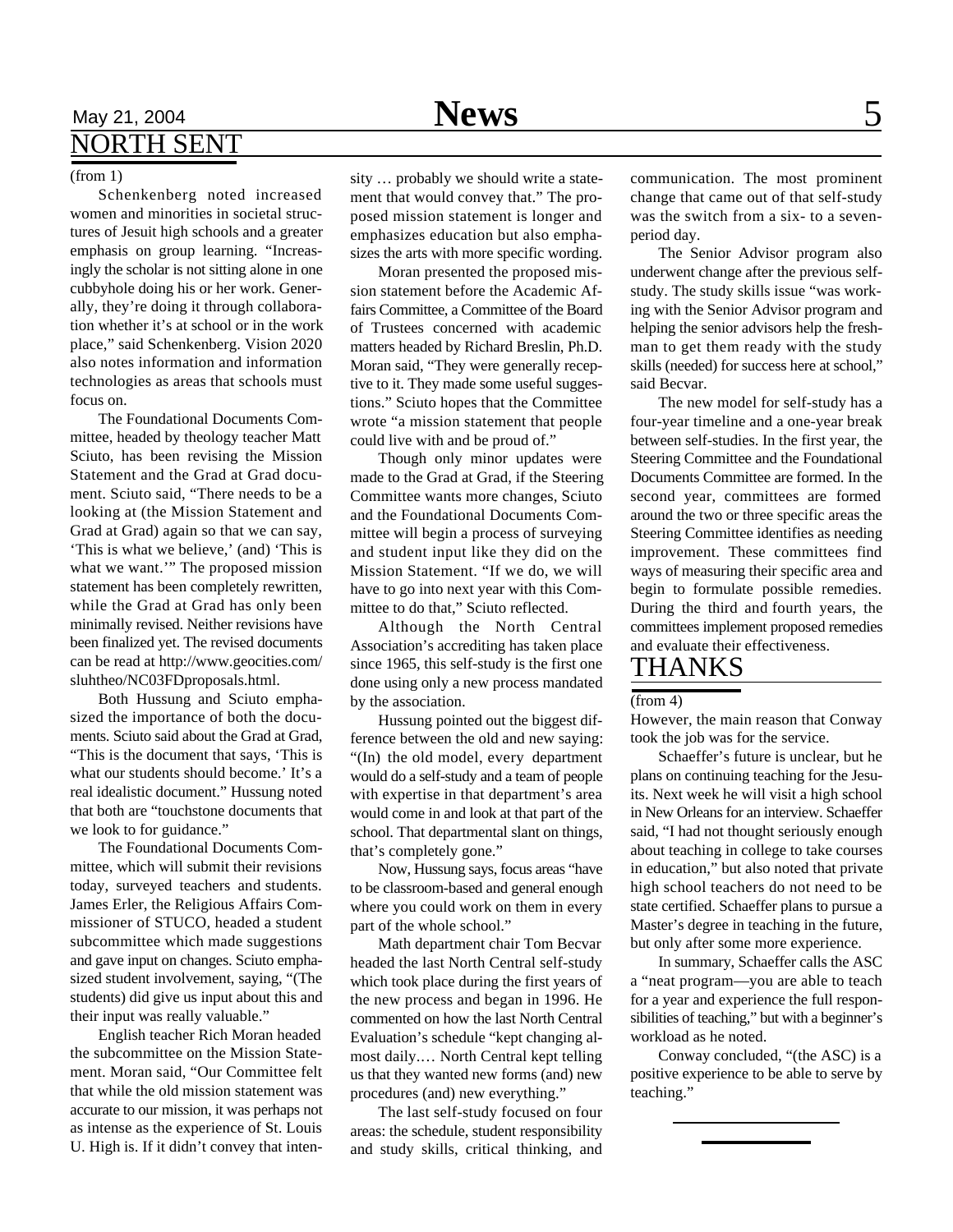## **6** Mews May 21, 2004 THE FUTURE

#### (from 1)

that technology upgrades went to teachers who asked for them.

SLUH will also be adding two laptop computer carts in addition to upgrading its smart board capabilities. The math and science departments already have access to carts that SLUH currently owns, and the new carts will be available to the English and social studies departments.

The final technological improvement SLUH will make will be upgrading wireless network capabilities.

Overall, Schenkenberg thought that SLUH was "doing some exciting things" with new technologies that Vision 2000 has approved.

According to Digman, 80% of Vision 2000 funds will go into scholarship endowment, academic enhancement, and other programs that support students. Money that goes into the endowment will primarily "slow the growth of tuition," Digman said. Less than the 20% of Vision 2000 funds will be spent on athletic-related facilities and improvements.

Up until now, SLUH was in the "quiet" phase of fundraising, which Digman says is "not quiet any longer." During the quiet phase, President Paul Sheridan, S.J., and other administrators met with individuals in a one-on-one basis. These individuals include alumni from the 1930s to the class of 2000, current and past parents, and friends of the school. During these meetings, Sheridan and the administrators identified leaders and solicited support for Vision 2000. Administrators had met with an estimated 125 individuals as of press time.

Sheridan said that one-third of gifts given to the school during the quiet phase have been given by friends of the school who have no immediate connection to SLUH. "It's a big statement that people who have never had a vested interest in this school are very, very committed to what (Vision 2000) possibly is," Sheridan said. "They believe in this school."

Private fundraising for Vision 2000 began when the plans were originally outlined in 1997. Private fundraising continued until 2000, and took a hiatus in 2001 because of "the attack on America and the de-railment of the economy," according to Sheridan. Fundraising resumed last year.

Sheridan plans for the upcoming summer to be largely "organizational" for the end of the quiet phase for soliciting donations. "During the summer, we will be putting teams together from alumni classes and parents and past parents," Sheridan said. These teams will be instrumental in fundraising activities once the quiet phase of fundraising ends in August.

Digman said that the administration will be "putting the nuts and bolts together" this summer.

"Our final plans will be put together during this summer," said Sheridan. "By August, we will have mailed to every parent and every alumni our final plan." This mailing will end the quiet phase of fundraising and will serve as the beginning of the public fundraising phase, which will commence in September. Sheridan hopes that "people will see how (Vision 2000) is a balance" between athletic and academic improvements.

The public phase will involve contacting almost 14,000 alumni, parents, and friends of the school, according to Digman and Sheridan.

"We go full-out," said Sheridan of SLUH's public strategy. Digman said that these 14,000 members of the SLUH family will all be contacted between September and December.

In addition to sweeping changes to SLUH's fundraising drive for Vision 2000, there will also be physical improvements to the grounds over the summer. The most significant change will be the installation of a synthetic turf playing surface in SLUH's stadium.

After chosing Sportexe as the provider for the turf installation and the turf itself, SLUH chose Talton as the contractor to complete the sub-preparation that is necessary to ensure proper installation of the turf. Talton will begin sub-preparation work on the field in the last week in May after school is out.

Talton's first step will be to remove the topsoil from the current field, and then to progress into the sub-preparation work, which Sheridan called "a science in and of itself." Sub-preparation work includes removing the current grass and topsoil, installing a drainage system, and leveling the field.

Talton's work must be finished in order for installation of the turf to begin. Sheridan estimated that Talton will be finished with sub-preparation in six weeks, which would place the date at the middle of July. The installation of the turf, which only takes two to three weeks, will then commence. Sheridan said that the turf will be ready for fall sports competitions.

Both the sub-preparation and turf installation are contingent on weather conditions. "Weather plays a big role in this," Sheridan explained. "Particularly in the sub-preparation. If there's a lot of rain, you can't work. CBC was caught with that but they completed their project."

SLUH established what Sheridan calls a "drop-dead date" with Talton when they signed contracts for the sub-preparation. "They're under pressure to complete the project by a certain date," Sheridan said. "They're very confident that we gave them enough elasticity in terms of time to fulfill that contract." SLUH has also allowed for three to four weeks for turf installation, even though installation is only projected to take two to three weeks.

The Board of Trustees has not yet made a decision on the playing surface of the proposed soccer stadium but plans to do so by the end of the summer.

Many other physical expansions have already taken place or will take place under the aegis of Vision 2000. According to Digman, SLUH has already expanded from 38 to 50 classrooms from 1996 to present. "That begins to show you the impact of where we've been spending our dollars," Digman said.

Another planned expansion this summer is the demolition of the warehouse behind SLUH, which is slated to take place on August 1. Digman said that SLUH has reached an agreement with the existing tenant, who is to relocate prior to demolition. The warehouse demolition **see EVEN MORE, 14**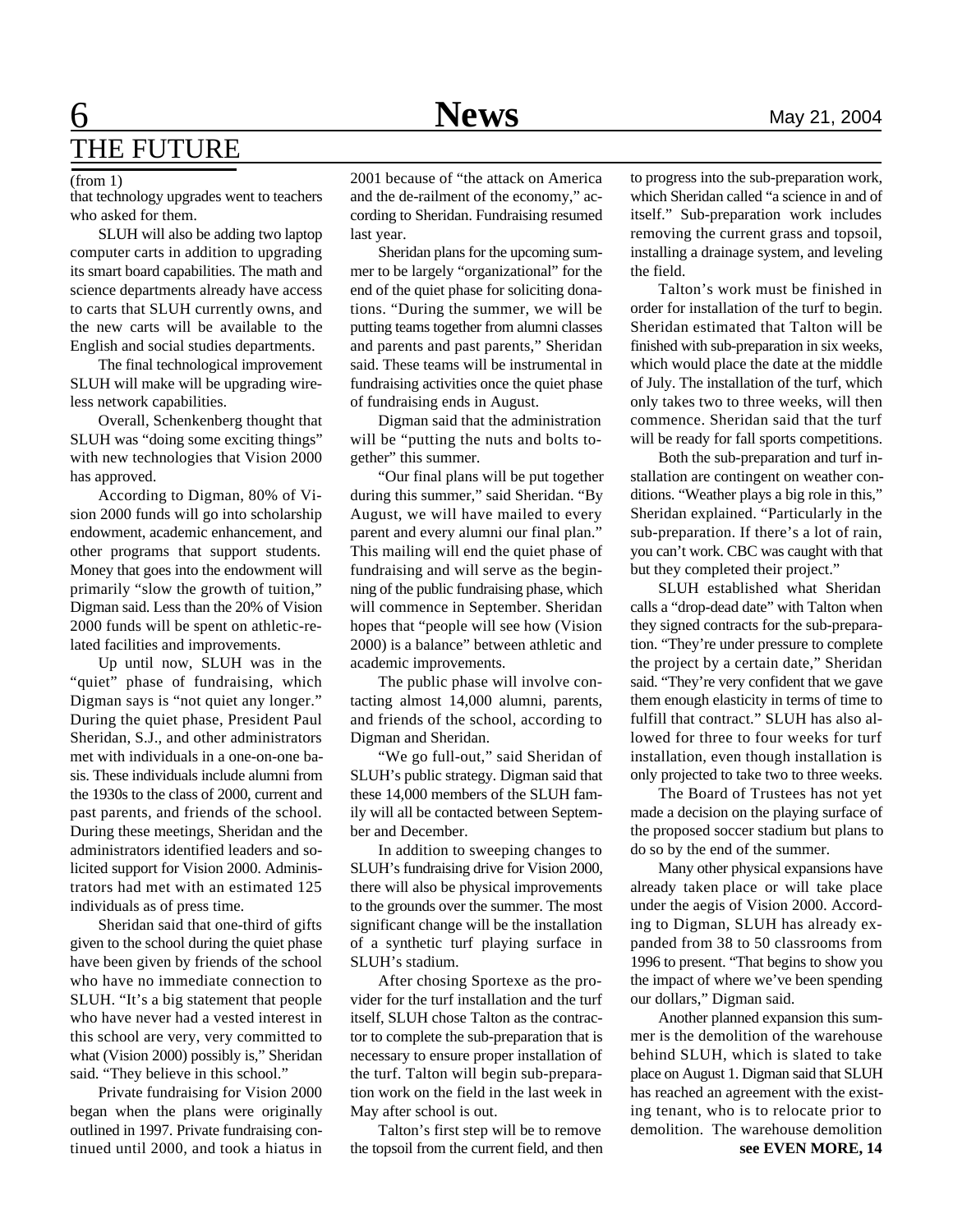#### **Dan Heard Reporter**

Let Saturday, the St. Louis U. High<br>varsity track team competed at the ast Saturday, the St. Louis U. High district meet at University City. Coming off a disappointing performance at conference, the team looked to have its best performance at the district meet. In each event, the top four finishers advance to the sectional meet. The track team qualified nine members for the sectional meet.

In the sprints, sophomore Paul Chaney was the top performer at the meet. He took first in the 400-meter dash with a time of 49.53 seconds, a new school record, and the 200 (21.96). He took second in the 100 (11.02) in a very strong heat which included Kelley Anderson of CBC.

Chaney also ran on the 4x100 relay team along with fellow sophomore Stephen Simmons and seniors Brent Harvey and Dan Heard; the relay placed third (43.53). Simmons also placed third in the 300 hurdles (40.51).

The 4x800 relay team had a very impressive performance. Following a disappointing third-place finish at conference, the team was determined to make a statement at districts. Junior Charlie Samson led off the race, giving the team good position to begin before handing off to senior Joe Welling, who ran a strong leg and kept the team in third place, trailing CBC and Kirkwood. Senior John Oliver then closed the gap to put the team right in a pack with CBC and Kirkwood before senior Andrew Linhares, running a phenomenal leg, passed Kirkwood on the final turn to capture first place for the team (8:02.53).

Charlie Samson also qualified for sectionals in the 800 (4:00.77) finishing fourth. In the 3200, sophomore Ben Murphy-Baum matched up against an extremely talented field, including Marquette's Garett Jeffries, a top runner in the state. Running an excellent race, he finished second (9:40.58).

Although the team did not qualify anyone in the jumps or throws, athletes in both had standout performances. In the triple jump, senior Paul Nappier jumped an amazing 38-11, his personal best in the event. In the discus, senior Osten Thomas threw an impressive 125-11 1/2, also his personal best, to earn sixth place.

The team finished fourth overall in the meet with 75 total points.

Coach John Difley feels "a fourthplace finish at districts is excellent."

Now, the team looks toward this

Saturday's sectional meet at Chaminade. There will be many key matchups in the meet on the team's path to state. In the 100, 200, and 400, Chaney will be matched up against Parkway North's Imani Butler, the area's top sprinter, who is undefeated in all of his individual races this season. Chaney will also compete against CBC's Kelley Anderson, DeSmet's Munir Prince, and Ritenour's Chris Farrar in the 100 and 200.

The 4x100 team will be competing against an extremely difficult field, including Hazelwood Central, CBC, and Ritenour.

In the distance events, Charlie Samson will have strong competition in the 800 from Hazelwood Central's Jeremy Davis and Normandy's Nate Williams. In the 4x800, SLUH will be challenged by CBC, DeSmet and Hazelwood East.

The team is focused and eager to compete on Saturday. Coach Spencer McCall summed up the team's attitude going into the meet, saying, "We're all anxious to get out there and perform. We know what we can do, and it looks like everything is coming together like we hoped it would. It's going to be an exciting day."

# Volleybills end season with loss to Kirkwood

### **Ryan Vierling Reporter**

The St. Louis U. High Jr. Bills' 2004<br>volleyball season ended in despair **L** volleyball season ended in despair this past Monday at CBC. After a long season of celebrations and disappointments with a 15-7 final record, the team lost to Kirkwood in the first round of the district playoffs, 25-17, 25-18, and 21-25.

The first game was the Jr. Bills' strongest, as attacks, blocking and serving seemed to be right on. In the second game, however, events began leaning in the other direction as SLUH seemed to have significant problems putting up effective blocks. The defensive digs were off, making it difficult to set up an effective offensive game. While the team managed to rally a little towards the second half of the game, it was too late to be effective, and Kirkwood pulled out a solid victory.

The third game went the same way, with Kirkwood taking an early lead and the Jr. Bills striving to close the gap. Unfortunately, the team could not unify fast enough. Once again, blocks just were not there, and offensive precision was off. In a game that is all about accuracy, the Jr. Bills began hitting the ball too hard, sending it sailing outside the foul lines.

All members of the team fought hard for the match, especially the seniors, who wanted to close out their SLUH career with another state championship.

The underclassmen are eagerly looking forward to another chance at being leader of the pack next year.

At the conclusion of their season, the Volleybills would like to thank those seniors who will not be returning next year. Leading the team this year were Sean Crotty (defensive specialist), Andy Halaz (opposite hit and set), Matt Huskey (defensive specialist), Andy Lowes (middle hit), Bob Unger (set) and Greg Vollmer (outside hit). The junior varsity team would like to thank senior and first-year player Joe Jost (outside hit).

Coach Terry Quinn will also not be returning next year, as he leaves for his one-year sabbatical from SLUH. He has devoted four seasons to coaching the team along with Paul Scovill. It is not yet clear who will fill in while he is on sabbatical.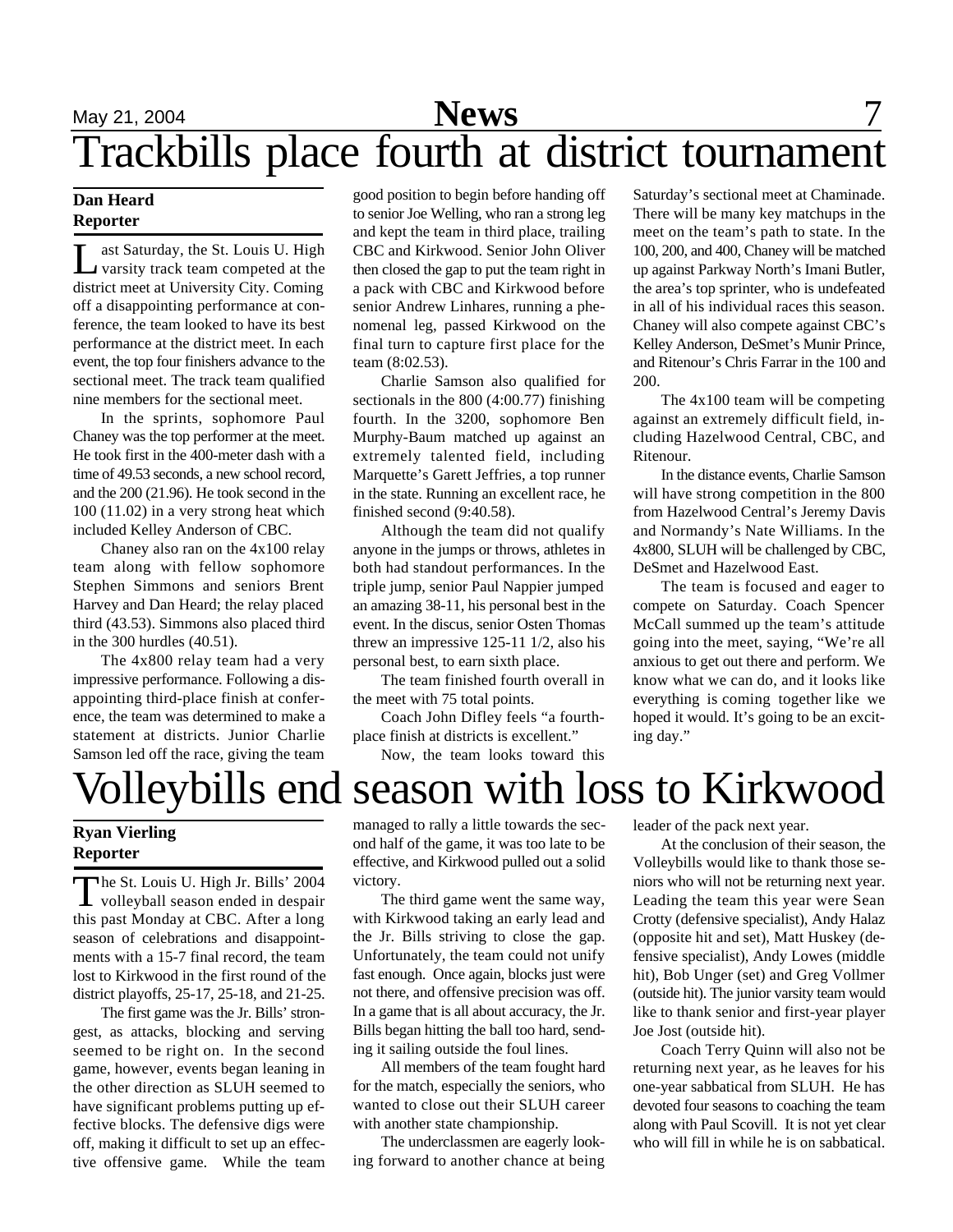# **8** Mews May 21, 2004 Tennisbills roll past district foes into sectionals

#### **Patrick Austermann Reporter**

A s the spring sports seasons draw to a<br>Tennisbills look to continue their phes the spring sports seasons draw to a close, coach Dennis Dougan's nomenal season and take the last decisive step past sectionals and into the state tournament. The team seemed poised to take that step after last week's critical and telling victory at districts.

After sweeping MCC league play and finishing off seasonal competition with an impressive 10-3 record, the tennis team entered the MCC tournament eager to avenge last year's dismal 4th place finish and to prove that they could compete in lengthy tournaments as well as head-to-head matches. They accomplished both of these objectives, verifying their worthiness as a No.1-ranked team by winning the tournament handily.

One would expect a team with such a

### **Tyler Orf Reporter**

The St. Louis U. High lacrosse team he St. Louis U. High lacrosse team throughout this rather disappointing 8-11 season. SLUH Lax got off to an atrocious 0-6 start, losing to four of those teams by three goals or less. However, this was the first season that U. High lacrosse traveled to Washington, D.C., to participate in the Jesuit Cup, and the tournament provided a chance for players to learn about the game and see how it should be played. Unfortunately, the Laxbills could not find a way to win in D.C.

The intensity and the caliber of the team's performance increased dramatically in the middle of the season as the U. High went on an 8-2 run over the next several weeks. This run was punctuated by a strong win over conference opponent Columbia Hickman during the torrential downpour at Spring Fling and a comefrom-behind victory over Rockwood Summit. During that stretch, the team's only two losses came in close games against

solid record to begin districts with a cocky self-assurance. However, on a ten-man team composed of three underclassmen and only two seniors (neither of whom played in districts), team-tournament experience was minimal.

The district format was different from anything played during the year, cutting competition to only the top six players and forcing them to play both singles and doubles. Despite some concern as to how the six would match up, St. Louis U. High came out strong on each of the three days with each player and team winning the first round.

With a reassuring first-place finish, the Tennisbills began the sectional tournament competing with Francis Howell North in the first round, defeating them 6- 0. The team next meets Chaminade in the second round (see *PN* Nightbeat for score). The team lost to Chaminade last year in districts by a small margin, but they have

high hopes for victory this year after their wins against the Devils at MCC's.

Regardless of the outcome, however, Dougan is pleased with the team's performance already this year.

"We have exceeded expectations," Dougan said, "and have met all the goals established at the beginning of the season." Rather than major individual leadership, each player took responsibility for the team on himself.

"We gelled as a team," Dougan said, "and the varsity team has set a good standard for the JV."

The four seniors (Patrick Austermann, Tony Barsanti, Patrick Miller, and John Reagan) on the varsity and JV teams will be missed. However, with the majority of both teams still intact, the standard of excellence should continue this week at sectionals and be a legacy for the years to come

Lacrossebills (8-11) set for sectionals the Nos. 1 and 2 teams in the state, CBC

and MICDS.

Yet in the last three games of the regular season, the Jr. Bills seemingly lost control of their own team. In many instances, the team played without intensity and failed time and time again to put together a complete game. These last three losses to Kirkwood, Lafayette, and DeSmet were particularly hard for the seniors on this senior-led team.

Nineteen members of the varsity lacrosse team will be lost to graduation, but not one of these 19 seniors have given up on lacrosse.

Seniors have contributed immensely to the U. High lacrosse team this year and over the last four years. Five of six offensive midfielders are seniors, including one of the quiet leaders of the team, Jon Yoon.

Four of the top five defenseman are seniors, and senior goalie Ben Zaegel is arguably one of the best goalies in the state.

There are three senior attackmen. The FOGO (face-off get-off) unit is comprised primarily of seniors, including face-off man Brad John and ground-ball man extraordinaire Tony Borchardt. All four captains are seniors (Adam Shalapin, Mike Talerico, Ben Zaegel, Tyler Orf). One common thread among these seniors is that they do not want their season to end.

Despite the team's 8-11 record, SLUH lax placed second in its conference, giving the team a playoff berth. Playoffs will take place this weekend, so come out and support the St. Louis U. High lacrosse team, especially the seniors.

Their next mach will be held at Parkway South Middle School on Sunday at 1 p.m.

### **THANK YOU**

No issue of the *Prep News* would be possible without the help of the many students who choose to begin their Friday with the zing and pure ecstasy that blossoms from stapling some 39,200 copies of the *PN* over the course of the year. The staff of *Prep News* Volume 68 sincerely thanks you for your assistance.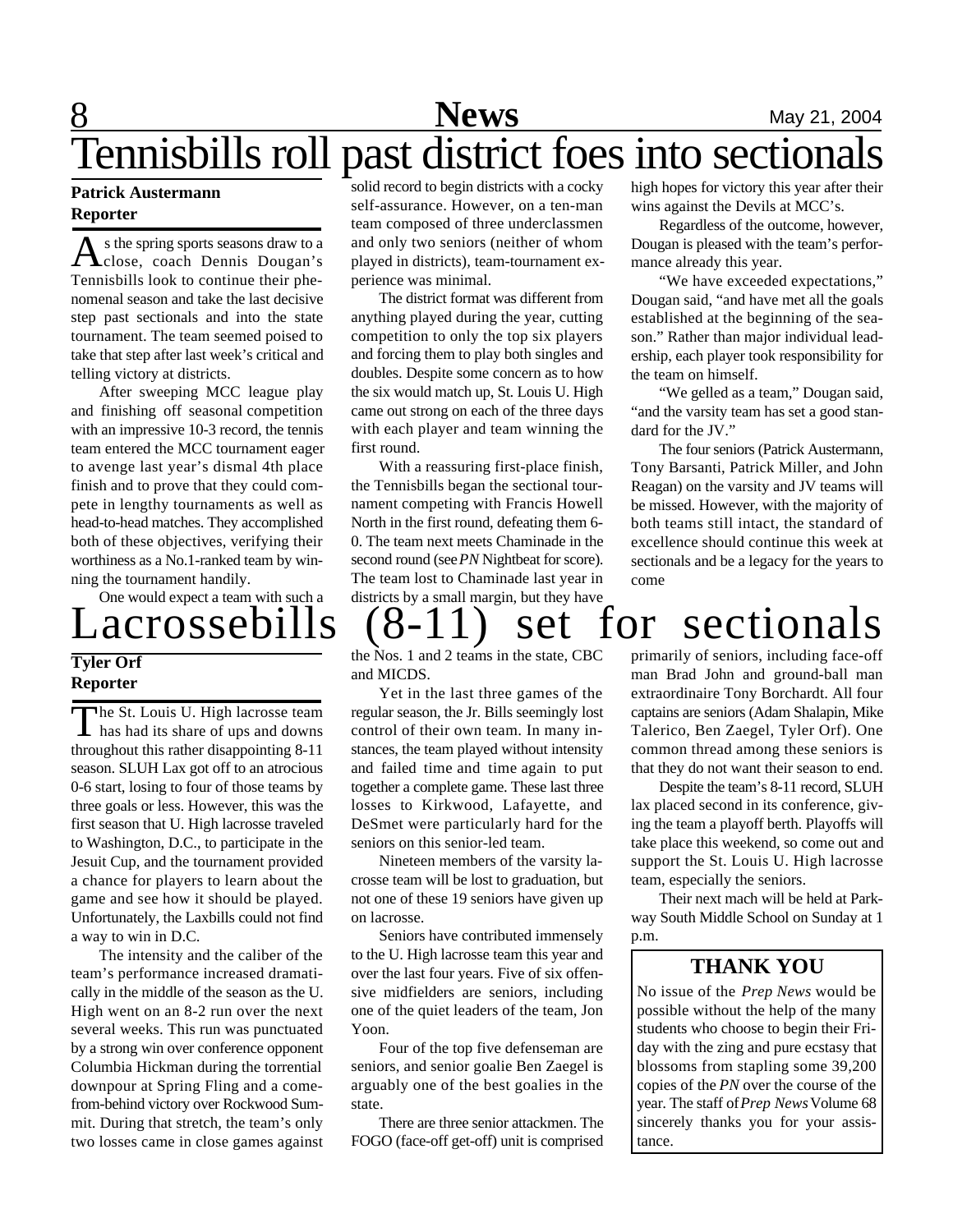# Spring sports playoff calendar

### **BASEBALL**

| District             | Fri. May 21            | Ritenour               |
|----------------------|------------------------|------------------------|
| District             | Sat. May 22            | Mark McGwire Ball Park |
| Sectional            | Thr. May 27            | <b>TBA</b>             |
| <b>Quarterfinals</b> | Sat. May 28            | <b>TBA</b>             |
| <b>State</b>         | Fri. $&$ Sat. June 4-5 | <b>TBA</b>             |

### **LACROSSE**

District 1pm Sun. May 23 Parkway S. Middle

### **TRACK**

| Sectional    | 10am Sat. May 22 | Chaminade      |
|--------------|------------------|----------------|
| <b>State</b> | 12pm Sat. May 29 | Jefferson City |

# *PN* Nightbeat



The Basebills closed out the regular season 17-5 with a 9-4 victory over DeSoto.

Junior Ryan Johnson had three RBIs in the game, and seniors Rick Wiese and Pat Bommarito both crossed home plate twice. Junior ace Matt Ikemeier got some work in before the postseason, throwing four solid innings of shutout baseball

Thursday night, the SLUH Basebills defeated Normandy 11-0 in five innings to advance to the District championship against Ritenour tomorrow at 4:15 at Ritenour High. Junior Ryan Johnson had 2 triples, and many underclassmen got playing opportunities. Pictured above is junior Brandon Beal sliding into second base during the victory.

## May 21, 2004 **News** 9 Jash and Emma to return to China

#### **Joe Marincel Reporter**

For eight years, the Nanjing Foreign<br>Language School has sent its very or eight years, the Nanjing Foreign best best sophomores to study for a semester at St. Louis U. High. This year's students were Jash Guo and Emma Liu. Because of tighter visa restrictions, the two will leave St. Louis on May 27.

Guo and Liu have continued the program's excellent tradition at SLUH.

"You have probably heard of (exchange students') reputation on math contests," Tai laughed. "Even Advanced Geometry is easy for them."

Tai lauded those at SLUH for accepting, accomodating, and supporting the students. Each year a Chinese exchange student is the only girl in an all-boys school, but Tai said, "it is not a big fuss."

Both Jash Guo and Emma Liu cite people here as a highlight of their trips that they did not expect. "Maybe it is not very good," Liu said, "but in the movies American high school students are always wild and laughing and doing drugs,"

"SLUH boys," Guo said, "are very good." Guo lists free cafeteria food as another part of SLUH he enjoyed. "Americans eat a lot of snacks; this is very bad for your health, but it is very good for your filling, so yes, eat a lot of junk food, it is very good!"

"In China," he also noted, "I ride my bicycle to school along the lake near my apartment—it is so beautiful. Here, it's like home to car to school to car to home, with a much smaller chance to touch with nature." However, Guo believes that, overall, Americans have more contact with nature than the Chinese.

In any case, both Guo and Liu feel similar sentiments upon leaving SLUH: Liu will miss the host siblings she has had here, and Guo wishes he could "stay for Senior Graduation on the 29th."

A farewell party for the two will be held on Monday, May 24 at 3:30 in the commons.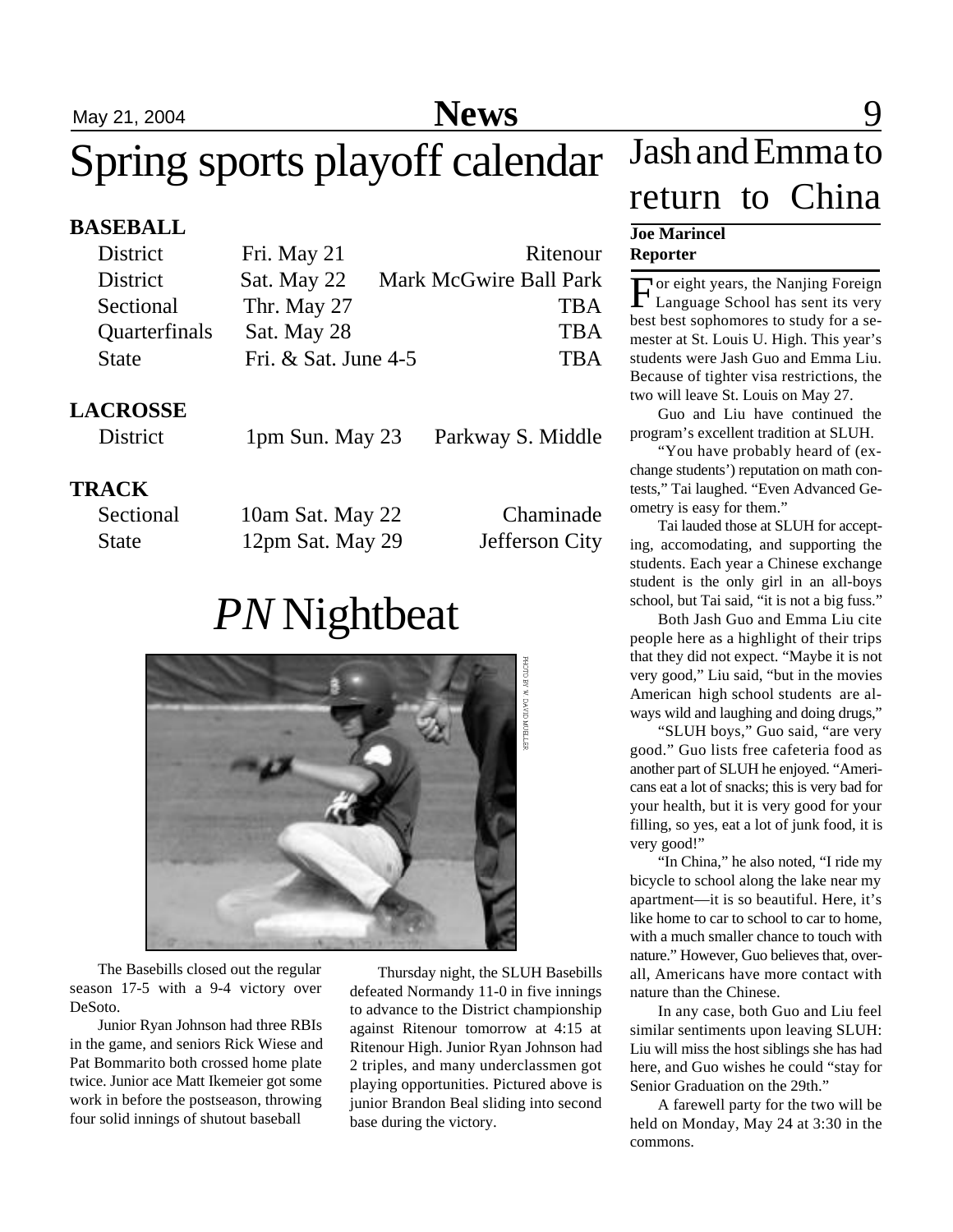### **JV Tennis**

The JV Tennis team had the unique dynamic of having seniors on the team, which says a lot of the varsity squad. Though the team was led by the undefeated senior Pat Miller, just about everyone on the team was equal.

Coach David Callon said, "Overall the season was terrific, yet frustrating because of the lack of competition we had with other teams."

**Final Record**: 11-3

—John Reagan

#### **C-Lacrosse**

This year, the freshmen and sophomores just got to know the fundamentals of lacrosse. Led by head coach Steve Schad, the team prepared for the next level of competition by learning the basics of ground balls, throws, catching, and transitions.

**Final Record**: 4-5-1

—Mike Eilers

#### **JV Lacrosse**

Led by juniors Jack Rudelic, Mike Wise, and Kenny Reagan, the U. High overcame a halftime deficit to defeat CBC in an impressive win late in the season for a real bright spot.

Reagan said, "We put our best foot forward, and brought our 'A' game every time."

Head coach Steve Casey said, "It was a great season, we really worked hard."

**Final Record**: 10-4-1 —Mike Eilers

#### **JV Golf**

The talented JV squad came out this past season looking to improve on a dismal 2-6 record of a year ago amidst the constant shuffling of players in and out of the lineup by head coach Greg Bantle. Bantle, looking for the right

players in the final two varsity slots, gave many JV members valuable playing time in the stiff competition of the varsity level. One highlight of the year came when the team defeated the DeSmet Spartans by 22 strokes.

**Final Record**: 8-2

—Steve Lestmann

#### **C-Baseball**

Despite having only two well-developed pitchers, Gabe Pilla and Andrew Balzer, head coach Paul Sheridan, S.J., said "Even though it was tough season, the team's spirit was always high. I think we peaked at the end of the season, especially against Althoff and CBC."

Sheridan said, "In the last few games the team really hit well."

**Hit Leaders**: Kenny Aston (18), Dave Eagleton (15)

**Final Record**: 4-8-2

—Jason Bradley

#### **B-Baseball**

The B-baseball team had its peaks and valleys to wind up just above the equator. Head coach Scott Gilbert said, "We had a very successful season. This was a talented and spirited group of players with a lot of character and a lot of heart."

**ERA Leaders**: Zach Meier (2.79), Nick Wingbermuehle (3.68)

**Hit Leaders**: Mike Quinlan (15), Andrew Hoerner (14)

**Final Record**: 10-9

—Jason Bradley

#### **C-Track**

Despite an unfavorable record, the SLUH freshman team holds much promise. Freshmen Jonny Harvath and Steve Rivers led the jumping squad. Harvath jumped an impressive 5-4 high jump, and Steve Rivers leaped to an

extraordinary 38-11 in the triple jump. Dan Viox also had an impressive season with a 10 minutes 18 seconds twomile time, a time fit for a varsity runner.

**Final Record**: 11-12

—Doug Griesenauer

#### **JV Track**

The JV season was also trying, but it had many star runners. Isaiah Cole and Jordan Bushong ran strong in the hurdles throughout their sophomore season. Drew Kaiser and Mike Jonagan also ran strong with a 10:20 two-mile and a 4:40 one-mile, respectively. In the sprints, Tom Vordtriede got faster throughout the season, ending with a personal record 0:54.6 400-meter time.

"We are absolutely loaded for the next two years at St. Louis U. High in track and field," said head coach Jim Linhares. "This should make for possible unprecedented success."

**Significant events:** 2nd in Webster and JV Metro Invitationals

—Doug Griesenauer

#### **JV Volleyball**

The JV volleyball team ended their season last Thursday with a disappointing loss to the DeSmet Spartans. Although the season did not end as they would have liked, the Jr. Bills have nothing to be ashamed of, posting wins over MCC rivals CBC, DeSmet, and Chaminade. Their only losses were in close matches against Vianney two and the season finale against DeSmet.

With eight seniors leaving next year, many underclassmen look to step up and continue the strength of the SLUH volleyball program and hopefully bring the state title back to the U. High.

**Final Record**: 14-3 —Joel Westwood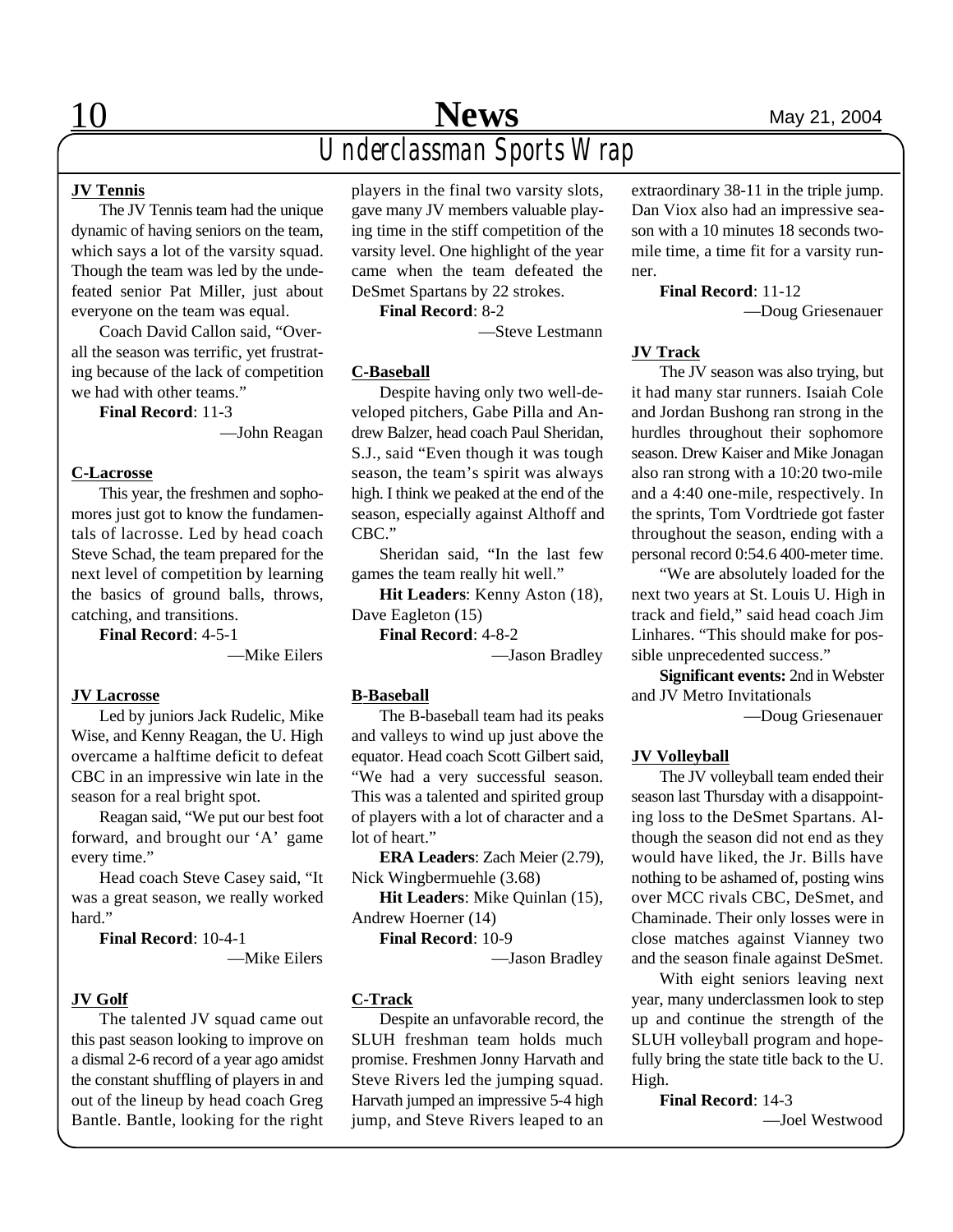# **May 21, 2004 Feature 21, 2004 Feature 21, 2004 Feature 21**

# Sophomores given survey on sexuality

#### **Tim Huether Core Staff**

Prior to beginning their curriculum on<br>sexuality earlier this quarter, ten of **T** rior to beginning their curriculum on eleven sophomore theology sections took an anonymous survey between April 16 and 23 regarding their sexual habits and attitudes.

This survey included questions on subjects from the sexual activity of students, their views on the morality of sexual actions, and beliefs on contraception, abortion, and homosexuality, to factual questions on the transmission of sexually transmitted diseases.

Theology teacher Matt Stewart devised the survey thanks to inspiration from fellow theology teacher Matt Sciuto. "Mr. Sciuto had mentioned that he does some varieties of a survey, just yes or no kinds of questions, anonymous yes or no questions, in his class with his seniors, and so I thought that it would be a good idea to do (a survey) with my classes," said Stewart.

Theology teacher Allen Boedeker's three sections, Tim Chik's two sections, Suzanne Walsh's section, and Stewart's four sections of sophomore theology all participated in the survey. Only Richard Wehner's section did not take the survey, which Stewart attributed to "an oversight on my part."

Sophomores responded to questions on their sexual activity. 75 students out of 226 (33.2%) are currently sexually active, while 90 (39.8%) have been sexually active in the past. 67 (29.6%) have experienced oral sex, and 96 (42.5%) students have participated in mutual masturbation. 57 (25.2%) have had sex.

In addition, students answered questions regarding homosexuality. 160 (70.8%) sophomores know someone who is homosexual. 125 (55.3%) believe that homosexuality is determined by choice, while 103 (45.6%) feel that homosexuality is determined by genetics. 37 (16.4%) students agreed with the statement, "If a friend of mine 'came out of the closet,' I would stop being his friend."

Sophomores also responded to queries about abortion and contraception. 32 (14.2%) students disagreed with the statement, "Abortion is immoral and should not be done." Only 55 (24.3%) students agreed with the statement, "I think that artificial contraception is immoral and should never be used." 154 (68.1%) believe that women have the right to do what they will with their bodies. 199 students (88.1%) feel that a human fetus is indeed a human being.

Finally, questions were given to students in regards to their sexual beliefs. 81 (35.8%) students disagreed with the statement, "I think that all activities other than intercourse (oral sex, mutual masturba-

*From the sophomore survey (226 students surveyed): 75 (33.2%) currently sexually active 160 (70.8%) know someone who is homosexual 55 (24.3%) think contraception is immoral*

tion, etc.) are ok to do before marriage." 24 (10.6%) feel that "For me, sexual intercourse has no meaning, and can be done at any time, as long as both parties consent." 137 (60.6%) think that there is nothing wrong with having oral sex outside of marriage as long as your partner consents, and 134 (59.3%) think that there is nothing wrong with mutual masturbation.

According to the Center for Disease Control (CDC) website (www.cdc.gov), in 2000 51.1% of American males in the 10th grade had participated in sexual intercourse. Of the 51.1%, 21.4% had experienced sexual intercourse with four or more partners. By twelfth grade, the percentage of males that had taken part in sexual intercourse jumped to 63.9%, while the percentage of males with four or more partners declined to 20.6%.

Stewart listed the main reasons for his giving the survey: "I decided to give it to first see where my students were if we're going to be talking about these issues, (wondering) 'What am I dealing with?' And I also think it's really important for students to see where they fit with their class. Because I think sometimes people have misperceptions about what's going on with their own class. I mean, there's the stereotype that boys talk like, 'I get a lot more action than...' you know, so (the survey helps students) to see what's really going (on)."

Boedeker said, "I think it was useful to the students just to let them hear where they and the rest of their classmates were at.... I think a lot of times we come into class with some generalizations and we don't always have the facts on that. I think this at least gave us an idea as to where we were at as sophomores here at Saint Louis U. High. So it's a starting point."

The 31 questions in the survey were concocted by Brian Christopher, S.J, Boedeker, and Stewart. The surveys were taken on scantrons, allowing for maximum anonymity.

Boedeker and Stewart both presented the results to their classes, and talked about them during class time.

Many results surprised students. "(The results were) very interesting. There are a lot more people sexually active than I thought," said sophomore Chris Schranck. "It helps you to know what other people are thinking about and going through."

Stewart plans to continue these surveys for future sophomores, but feels that there is a need for input from all members of the theology department to make it even better and more useful: "What I'd like to do, and I don't know if this will happen for next year, but as a department we can sit down and say, 'Here's what we did last year. What can we add to it? What can we subtract? How can we refine the survey to make it better?"

Stewart plans on comparing successive sophomore classes to see the change over the years. Stewart also hopes to give the same survey to each successive class when they are seniors, and notice the differences in results.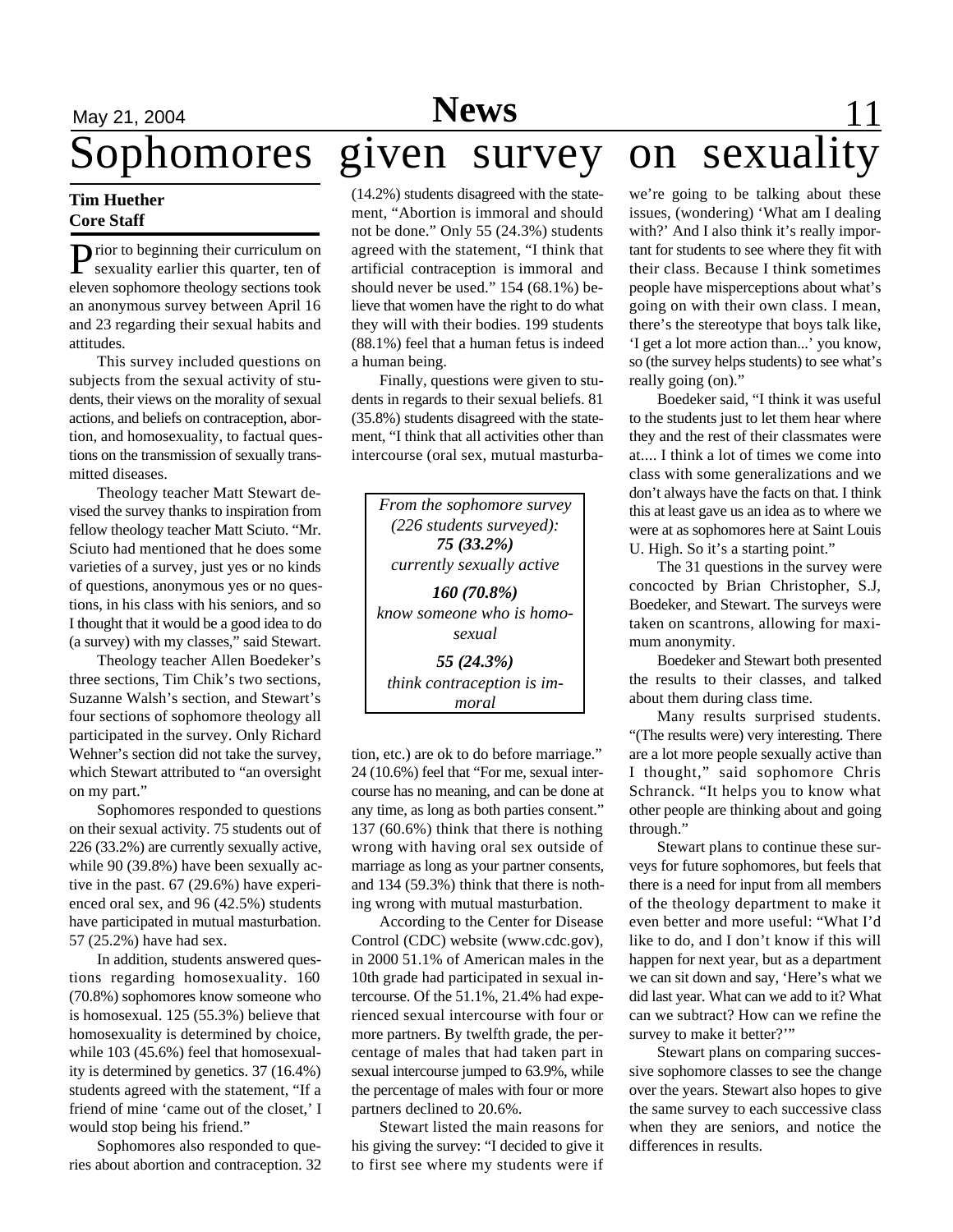## 12 Mews May 21, 2004 **Timo Kim** Deubner leads movie production

### **Core Staff**

L ast weekend, a group of sophomores ast weekend, a group of sophomores sophomore Drew Deubner, pitted their cinematic skills against 28 other filming teams in the 48 Hour Film Project (48HFP). 48HFP, an international filmmaking competition with contests in cities such as Auckland, New Zealand and Copenhagen, Denmark, challenges amateur filmographers to make an entire short film in a 48-hour period.

Along with Deubner, sophomore Nick Applebaum and freshmen Micah Manary, Tim Nesmith, Zach Linnemann, and Joey Crawford gathered at the Art Loft in University City last Friday to begin the competition. The teams did not know anything about what they needed to film for the contest prior to the start of the competition; 48HFP gave all the information regarding topics and necessary elements to the contestants at the contest beginning.

"We picked our genres literally out

of a hat, and they let us go at 7:00 p.m. and we were free to make our film," said Deubner. "Each team picked a different genre, like mockumentary or film noir, and each team had to incorporate the same prop, which was a book, a line of dialogue, which was 'Kick into gear, buddy,' and a character named Sam Picconi, the ice cream man."

After receiving their genre of action/ adventure, the Miramaxbills spent the rest of Friday writing the script of their movie, which follows the journey of a man searching for his lost key. They filmed their scenes on Saturday at Turtle Park and Pat's Bar and Grill in Dogtown. Finally, on Sunday, they edited and compiled the scenes into a cohesive four and a half minute movie in the SLUH computer lab before turning the movie in to the competition at Schlafly's Brewery.

So far, the Dreamworksbills have not received any notice about their ranking in the contest. Deubner asserted, "We did this more for the fun and experience.... We didn't really think about winning."

# *PN* **Nightbeat, Part Deux**



The Acesbills lost last night to the Chaminade Red Devils at the Dwight Davis Center. After splitting the singles matches 3-3, the teams split the first two doubles matches and then lost the deciding match 6-4 in the third set.

The Jr. Bills got off to a great start, winning the first three singles matches.Then momentum drastically swung to the Red Devils as sophomore

David Lesko cramped up and was forced to watch helplessly as the Chaminade player easily passed the ball around him.

The deciding matchup in the game was when freshman and No. 1 seed Abe Souza (pictured above), after winning the first set, gave up a 4-1 lead in the second set before eventually losing.

The loss brings a close to the Tennisbills' season.

**rep**<br>*st. Louis' only P* weekly high *N=* school **ewspaper.** *www.sluh.org*

*prepnews@sluh.org* "End of the Year" Credits

#### Volume LXVIII, Issue 32

**Editor in Chief:** Brian Kane **Sports Editor:** W. David Mueller **Editor:** Jon Kim **Features Editor:** Charlie Hall **Assistant Editor:** Brian Fallon **Core Staff:** Thomas Fontana, Greg Fox, Timo Kim, Tim Huether, Brian Krebs, Sean Powers, Alex Sciuto **Staff:** Tim Elliott, Kyle Kloster **Reporters:** Matt Ampleman, Matt Angeli, Nick Appelbaum, Nick Arb, Paul Barker, Kevin Becvar, Nick Bettger, Tom Carrow, Harold Carter, John Castelli, Drew Deubner, Ryan DuBois, Eric Durban, Tom Fucoloro, Joe Germanese, Kevin Gier, Peter Gosik, Dan Heard, Brian Heffernan, Kevin Heine, Andrew Hrdlicka, Brian Hubbard, Matt Hubbard, James M. Koch, Matt Koch, Dan Leiser, Ted Makarewicz, Dave Marek, Phil Mathews, Kevin McCarthy, Pat Meek, Pat Miller, Dand Moody, Andrew Mueth, Bradley Naert, Brian Odem, Kevin O'Neill, Tyler Orf, Matthew Paradise, Kyle Poelker, Shane Rapp, Justin Rottger, Henry Samson, Chris Seals, Dave Schwarz, Patrick Sommer, Ryan Stevenson, Dustin Sump, Kevin Twist, Charles Ullman, Ryan Vierling, Marty Wilhelm, Bill Winfrey, Brian Wulf **Moderator:** Mr. Steve Missey **Assistant Moderators:** Mr. Frank Kovarik, Mr. Chris Schaeffer **Computer Consultants:** Mr. Bob Overkamp, Mr. Tim Rittenhouse

The *Prep News* is a publication of St. Louis University High school. Copyright ©2004 St. Louis University High School *Prep News.* No material may be reprinted without the permission of the moderators and editors.

A fine, fond farewell to computer consultant Mr. Overkamp! No more bad record indices!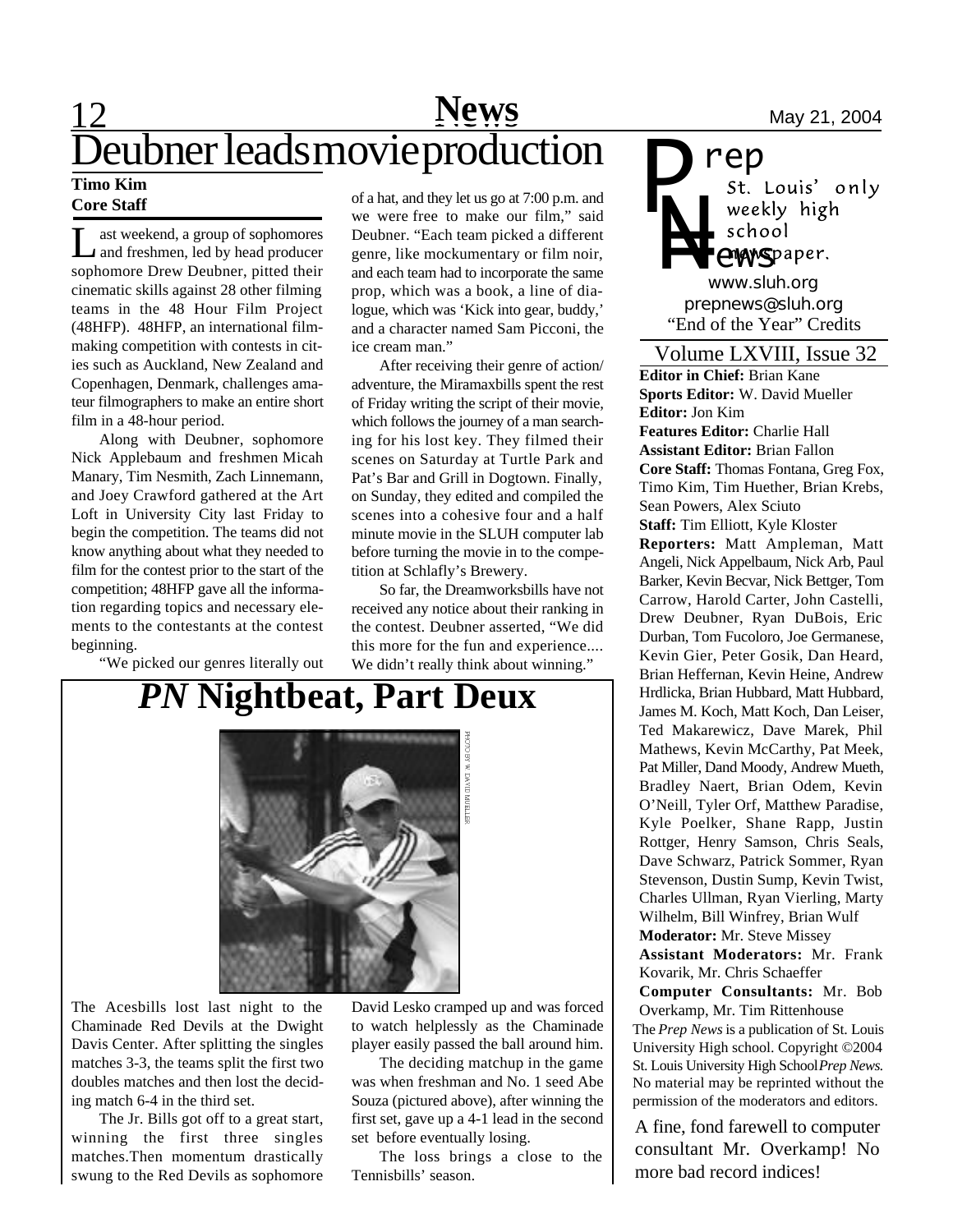## May 21, 2004 **News** 13

### WOODSTOCK

dence in the pull and grit of this new buck to set Volume 69's new pace. "Alex is a

## CAR TALK

#### (from 2)

someone is following me and then maybe I had a really weird stalker. So I got a napkin and I just kept pulling.... I thought if I kept pulling it I'd find a little shrunken skull on the end of it."

Anthony asked the gas station attendant for his opinion. With his bare hands, the attendant finished pulling out the rest of the substance, which now totalled about three feet in length, but was unable to determine what it was. He kept the material and told Anthony that the mechanic would be able to identify it. However, when Anthony called back later that day, she discovered that the mechanic, too, had been completely stumped. He told Anthony that he did not believe that the substance had come from her car and that someone had most likely shoved it up her exhaust pipe.

The mechanic's opinion renewed Anthony's suspicions of a practical joker, and she decided to file a report with the Crestwood Police Department. She asked the police to take a look at the substance and give her their opinion. Anthony said, "I asked (the officer) what he thought and he said, 'Well, I see you work at SLU High.... Well, how many practical jokers do you think you have there?'"

Anthony assured the police that the problem had arisen before she started working at St. Louis U. High and that, surprisingly enough, SLUH students were not to blame. The police were also unable to determine what the substance was.

According to Anthony, her family provided the first voice of reason, advising her that any type of wig would surely have melted inside her exhaust pipe while she drove her car. After discussing the issue with family and friends, Anthony decided to take her problem to the experts on "Car Talk."

However, Anthony unexpectedly stumbled upon the solution to her conundrum during the five-week period between first contacting "Car Talk" and

(from 2) hoss," said Missey. "He doesn't think there is anything he can't do. He will take article after article willingly."

Not since the nomination of legend

recording her interview yesterday. While doing research for her job at the St. Louis County Library, she came across an obscure website containing information on an old model Honda motorcycle and Honda's use of a fiberglass wool muffler insulator used to muffle the sound emitted from a vehicle.

As it turned out, the substance that had befuddled Anthony, numerous mechanics, and police was indeed that same insulator aptly known as "baffling."

Though her problem was solved, Anthony still pursued her interview on "Car Talk." She said, "I didn't want to give up my seven minutes of fame....(Tom and Ray) are hilarious. They usually make fun of the callers some because it's usually women calling who don't know what they're talking about, but I thought this was definitely going to stump them."

In addition to the beckoning call of radio fame, Anthony also had some unanswered questions to ask the "Car Talk" hosts, such as how baffling used exclusively by Honda had found its way into her Volkswagen and why it was now falling out of her car.

When Anthony called into the show, she was surprised to hear Tom and Ray ask her almost immediately if she owned a Honda or had a Honda muffler in her car. Anthony said, "They knew right away, and I sounded like such a dork because the first thing I said was, 'I think I can stump you with this one.'"

According to Anthony, the baffling hasn't affected how well her car drives at all, and despite the loss of an estimated four feet of baffling in her muffler, she has not noticed a significant change in her car's loudness.

The full interview will air on St. Louis' NPR affiliate KWMU-FM 90.7 Saturday, May 29, at 9:00 a.m. and Sunday, May 30, at 3:00 p.m. Anthony thinks that her interview will most likely appear in the show's first segment.

Andrew Ivers as assistant editor in his junior year has a junior been nominated to take the reins of an editorship in recent history.

In the eyes of Missey, sports editor designate Tim Huether has the promise and potential to shoulder the burden of sports responsibility for next year. "Tim Huether is a *wunderkind*," said Missey. "He is going to be great. He has talent, and he is very mature for his age."

Missey admitted that junior editors are rare, but Huether has great promise. "Tim is just brilliant. He has a good social presence. He is great with adults and students alike, and he has good instincts. He is not satisfied with doing status quotypes of stuff, and he wants to look for other stuff to do. He can do gobs of work efficiently, and I am excited to have him."

Supporting the lead of this tremendous trio, the core staff plans to help make Volume 69 unbeatable. Led by the quiet presence of current junior Sean Powers, the core staff of current sophomores Timo Kim, Kyle Kloster, and Brian Krebs, along with the enthusiastic efforts of freshman Andrew Mueth, will make up a formidable part of the upcoming volume.

Said Missey, "This will be a strong core staff. The Three K's are tremendous, and the core staff as a group is terrific. Sean Powers will be the quiet leader of the group. Andrew Mueth is curious and eager, and he will be a great young addition to the paper." Missey chuckled, "The three sophomores are like Donald Duck's nephews."

Future editor in chief Fox said, "I think we have a really good staff, and we have some good underclassman support. It's going to be a team effort next year. Everybody will have to work together. We have good writers, good organizers, and guys that will be fun to work with."

Next year promises to throw challenge after challenge, but Missey regards the new year with excitement and anticipation. "Next year will be an exciting year. It will be fun to see how (next year's staff) will make their paper the own and try to follow up the stuff that *Prep News* 68 has done."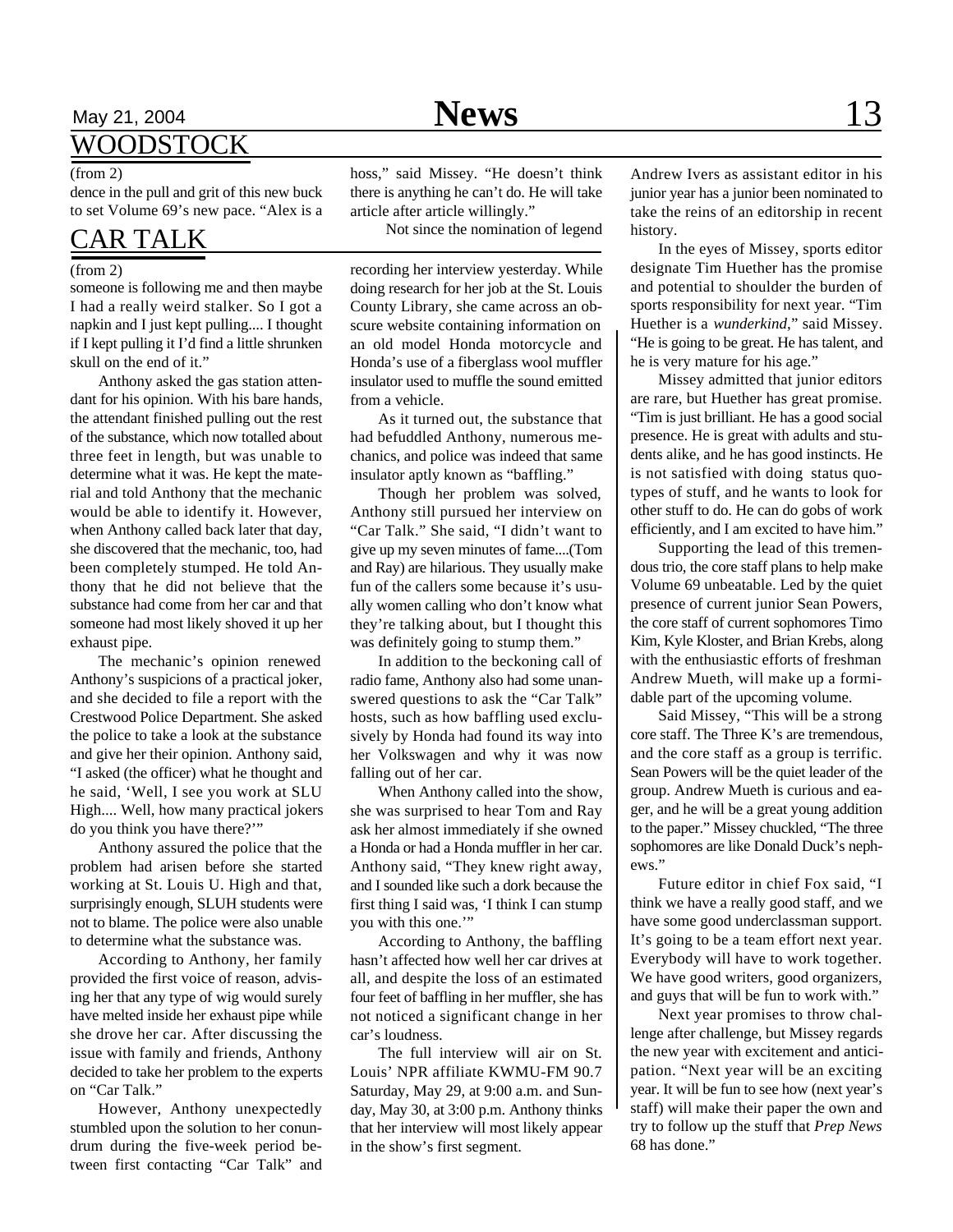## **14** Mews May 21, 2004 EVEN MORE

will make room for the further expansion of SLUH's campus, which is to include a Student Life Center and athletic fields.

Plans for the design of the Student Life Center are progressing with some student input. Sheridan plans to meet with each class sometime during the fall after the plan mailing has gone out, and has plans to meet with STUCO to discuss how the space in the Student Life Center will be used. "I will get input from the students, (and) I will get input from STUCO," Sheridan pledged. "We need a cafeteria; that's driving everything."

Future physical improvements will follow what Sheridan calls a "logical progression" with regards to the order in which buildings will be built. "You can't jump (the logical progression). Once you build a new building, the vacated space is converted into academic purposes. You need the new building to vacate the space that is needed to be applied in academic ways."

Digman stated that SLUH will also be doing basic maintenance and infrastructure work on the school building itself over the summer.

One physical improvement being done inside the building will be the installation of a broadcast studio, which will become the Broadcasting Club's production studio next year. The studio will be installed in the former STUCO workroom, adjacent to the STUCO office. The workroom was walled off earlier this year to allow for construction to begin over the summer.

Tim O'Neil, the Broadcasting Club's moderator, stated that the club has not currently purchased any equipment for production, though the club has begun researching equipment possibilities. "We will make purchases for broadcasting and editing equipment, cameras, lighting, microphones, and all the equipment necessary (to put a broadcast together)," O'Neil explained.

SLUH will also be installing a second language lab in Spanish teacher Greg Bantle's classroom. Currently, foreign

utes per week in the lab, according to Schenkenberg. Schenkenberg hopes that this amount will double next year to 30 minutes per week for each class.

Finally, the SLUH website will be edited in what Director of Communications and Events Joe Patke calls a "modest overhaul" over the summer. Patke stated that the main change will be increasing security. "By increasing security on the site, it gives us the ability to give a student, with faculty supervision, the ability to create websites," Patke explained. "We can give them access to only that portion of the site."

Patke also stated that unused files will be cleaned out of the website in an attempt to boost performance. There will also be minor layout changes.

Digman summed up Vision 2000 by saying that, "(Vision 2000) is not an athletic expansion." He claimed that the majority of the expansion will take place in the academic realm, which is not as tangible because it is "hard to put on a board."

## **Physics Bowl**

(from 6) language classes average about 15 min- More than 7000 students from over 340 schools nationwide participated in the 2004 Physics Bowl, which consists of a 40-question multiple choice test. The average score was 16.5 questions correct.

> St. Louis U. High School placed first in Region 12, which includes several states in the Midwest, and tied for second place in the nation. The team score was determined by the sum of the scores of the top four students: juniors Josh Vaughn (35), Tim Szewczyk (32), and Andrew Schaeperkoetter (30) and sophomore Timo Kim (30). Josh was the highest scoring student in Region 12 and tied for the fifth highest score in the nation. Tim Szewczyk was the second highest scoring student in Region 12.

## **English Books**

Wondering what to do with them? Donate the English books you don't want to keep to the English office for future use by victims of cubbyholeitis. Especially welcome would be used books from the fall **African American Voices** course.

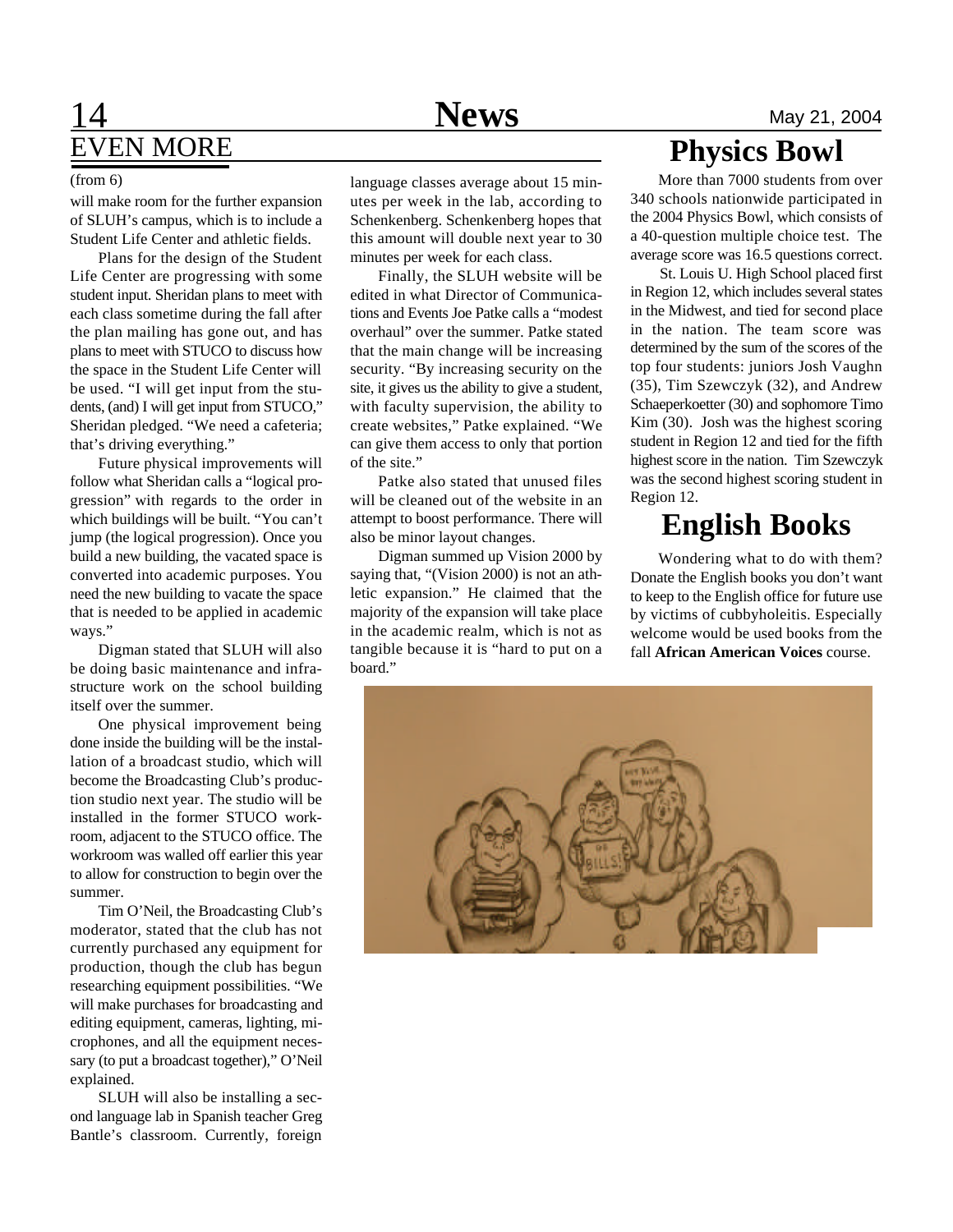## May 21, 2004 **Feature** 15

# Popcorn, grapes, and strips of bacon: Overkamp's caves

#### **Charlie Hall Features Editor**

"St. Louis U. High has strongly contributed to who I am, to what I am," says computer consultant Bob Overkamp. "It would be easy for me to imagine having a different high school experience and becoming enough of a different person than I would be at this point in my life, a lot different."

Overkamp started his SLUH career as a freshman in 1963. He started teaching mathematics in 1975 as a geometry teacher. "It was probably an accident that I ever came here (to teach) in the first place," he says. Overkamp happened to be visiting home when he saw Joe Schulte, his high school math teacher and director of some of the plays Overkamp acted in, and Overkamp

mentioned that he was receiving his certification to teach mathematics. A month later, Schulte told Overkamp there was an opening at SLUH and asked him if wanted the job.

In Overkamp's first year in the math department, the Board of Trustees had decided to purchase computers. The computers were Hewlett-Packards with 20MB of harddisk, 24 ports, 256k of memory, and a 300 baud modem. "The computer was much more like computers in movies from the 50s and 60s than computers today," says Overkamp. A mandate of teaching all of the

students how to use computers fell on the math department. The department decided that the best class to teach computing to was the sophomore class. Eventually, Overkamp taught a one-semester programming course in addition to teaching mathematics.

In 1985, Overkamp "stopped refusing the principal" and became the school's computer consultant.

Overkamp sees technology as one way to improve teaching materials. It is easier now for teachers for update handouts and worksheets and tests than it was on mimeograph masters. Overkamp also believes that technology can make learning in the classroom more closely related to the way things are in the real world. "I had imagined a long time ago that there would be less printing and more things done on screens. And there the answer isn't that it's too hard, the answer is there isn't enough equipment."

Continued Overkamp, "What CBC did with their new campus is no longer the future, it's the present.... It is in some ways a much more real world situation, meaning that even though we print 18 gillion pages of paper every day, lots of the communications that happen between individuals and businesses happen electronically rather than marks on paper. It is a better way to do things than what worked for Abraham Lincoln's school days," Overkamp says.

Cultural changes have also been apparent, though he believes that those cultural differences do not have a strong effect in the classroom. Overkamp notes the growing size of the parking lot and the absence of the almost weekly announcement when he was a student, "Hitchhiking is not permitted within site of the school."

"Hitchhiking is how I got around in high school because I couldn't afford a bus pass," he says. Overkamp still picks up hitchhikers. "I'm one of the few people in town who still does," he says.

In forty years, Overkamp has seen changes to the school's environment. "I could whine about how the area is harder to get around in now that we have all the gates and fences and locks and 'right turn only on right arrow.' It certainly suited me better when

> I could leave and come here in almost any direction; now we have to go only certain ways. Some of this is done claiming to be nice to the neighbors, but I'm not sure if we have asked the neighbors whether what we're doing to solve the traffic problems that we caused for them is actually helping them,"he says.

> Overkamp says that his interests fall under three descriptions: communication, perception, and preferring action to inaction. "The Whole Earth Catalog had at its beginning a description of a formula for an interesting life: apply your skills and

use them; the more skills, the more interesting. Skills unpreventably lead to satisfaction."

Says Overkamp's canoeing, chess, and spelunking partner art teacher Joan Bugnitz, "He would never do my plumbing, but he would show me how to plumb, he would show me how to repair things. He'd bring coveralls over. He would give me a book and come back and ask me what I thought about it."

Overkamp credits SLUH with his becoming a mathematics teacher, a profession which eventually deepened his love of mathematics and specifically geometry. "Mathematics is striving for sharing thoughts," he says. "The accurate sharing of thoughts is what mathematics is all about. This is a notion that's pretty hard to solve for somebody who thinks math is arithmetic, who thinks it is about a lot of tricks. Mathematics isn't about a problem you get wrong, it's about being able to have the same thoughts as somebody else, and to be able to tell whether they are the same or not. Geometry is the best place I've found in the high school mathematics curriculum where that can be the main event," he says.

He cites the example of two trains leaving at different times from the same track and meeting. "Somebody who can understand that question and can express a solution to a problem

*"The list of things that are going to help you live better in the world you're going to live in is pretty big. Reading poetry in other languages is a way to live a better life." —Bob Overkamp*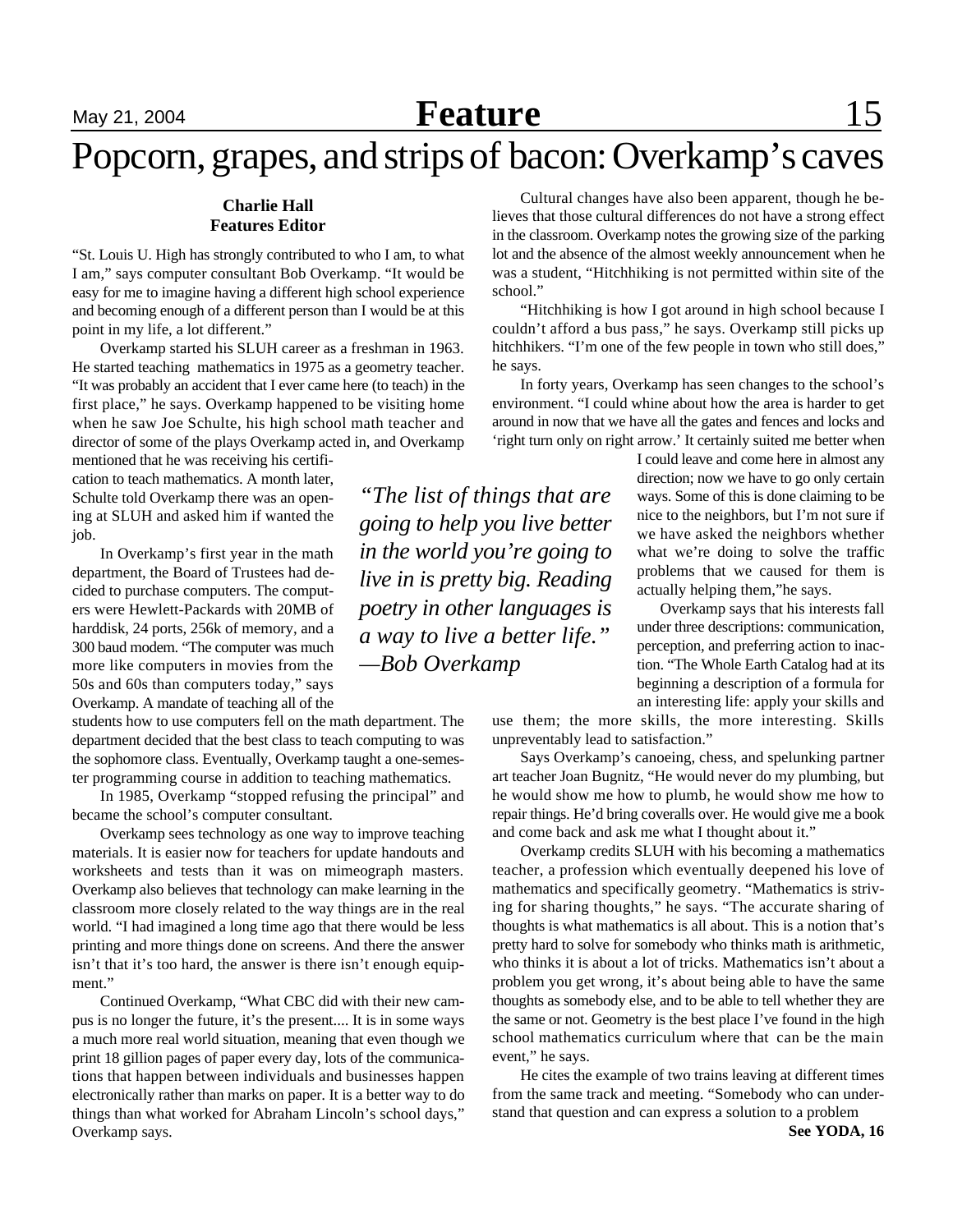# **16 <b>Volume LXVIII** May 21, 2004

## **by: Tim Huether Calendar May 21-June 4**

#### **FRIDAY, MAY 21**

Schedule R Bosco Sticks, Pizza, and Lil' Charlies

#### **SATURDAY, MAY 22**

V TN @ State Sectionals

#### **MONDAY, MAY 24**

Schedule R Senior Grades Due Sophomore Bonus Reading College Visits: U.S. Military Academy @ AP Pizza Sticks, Taco Sticks, and Papa John's

## YODA

involved in it pretty much had to share the thought of the person who devised this in the first place."

Another of his interests includes spelunking. "You see some things in caves that you're not going to see any other way. The challenge of getting through tight places or intricate climbs or even finding your way, while they're okay, that limestone caves happen at all is pretty neat, and the stuff that forms inside them is pretty cool stuff to see," he says. "If there aren't formations, it's not (a cave) that calls me back very often.... The popcorn, grapes, and strips of bacon, and the things that play notes when you knock on them, and the brimstone dams, and even some of the stuff that just happens with the mud that (these formations) happen at all is pretty cool. And you're not going to see it unless you crawl into those places and have a look."

"The list of things that are going to help you live better in the world you're going to live in is pretty big. Reading poetry in other languages is a way to live a better life," he says.

"The poetry of recording fiction and film and music and painting all have to do with communication. But the response to most of the kinds of attempts at communication are idiosyncratic."

Overkamp's favorite poem is the Aeneid. "Virgil is just an awesome poet. "To go into somebody's language in order

## **TUESDAY, MAY 25**

Schedule H Burgers

### **WEDNESDAY, MAY 26**

Semester Exams through 5-28 Math and Social Studies Exams Pizza and Burgers

#### **THURSDAY, MAY 27**

Pizza and Burgers Theology and Foreign Language Exams V BB @ Sectionals V TN @ State Tournament through 5-28

#### **FRIDAY, MAY 28**

Science and English Exams Graduation Mass and Dinner Pizza and Burgers

#### **SATURDAY, MAY 29**

V BB @ Quarterfinals

#### **FRIDAY, JUNE 4**

V BB @ State Semi-Finals and Finals through 6-5

cave," he says.

Overkamp's favorite place in the school is the rooftops. "The roof over the theater loge is a great place to watch stadium events, the standing room only ones."

A student once told Overkamp that he saw him on the news one night watching a district football game. "I was just lounging around, seeing the whole spectacle, and someone turned their camera on me," he says.

Overkamp has no regrets of his life at SLUH. The school's early retirement plan made it possible. "When I first came to this school, people would get some job, work it their entire lives, then retire from it.... So maybe I'm being a modern guy, and not spending my whole life as mathematics teacher become computer janitor," he says.

Jon Dickmann, currently a part-time computer consultant, will be taking over Overkamp's job next year. "He's taught me tons of stuff," Dickmann says. "You have to be patient with him some times. He doesn't answer you as quickly as you want," he says.

"When I first met him, I thought he was just a mean old man," Dickmann recalls. Overkamp once caught Dickmann copying a game from one of SLUH's computers and demanded the disk back.

"He always treated me as a collegue

(from 15) b to see or hear is just as is it going into a and a friend more than a student," Dickmann says. During his freshman year of college, Dickmann came home, and Overkamp called him, asking if he needed a vehicle during spring break. Overkamp offered him his 1974 pickup truck. "I thought it was the coolest thing in the world, Dickmann says.

> SLUH maintenance member Tom Brandy, who has worked at SLUH for over 50 years, met Overkamp through work and they have been friends for years. "I just think he's a genuine guy. He's always got a good smile for you and a hello.... I wouldn't have asked for a better friend them him, for a teacher. He was always willing to give me a helping hand," Brandy says.

> Overkamp is not overly concerned with his future plans. "The only definite plan for the future is not to be an employee," Overkamp says. He wants to spend more time canoeing, hiking, caving, and stargazing.

> "I had lots of years in which I told myself I'd like to do more of that but I can't do as much of it as I want to because I have to go to work. Now I get to see whether that was the truth or not,"he says.

> Says Bugnitz, "He isn't a guy who has to wow you with what he knows; he wants to know what you think about. He's very humble. Words don't give justice to a person. I've never heard him talk about himself."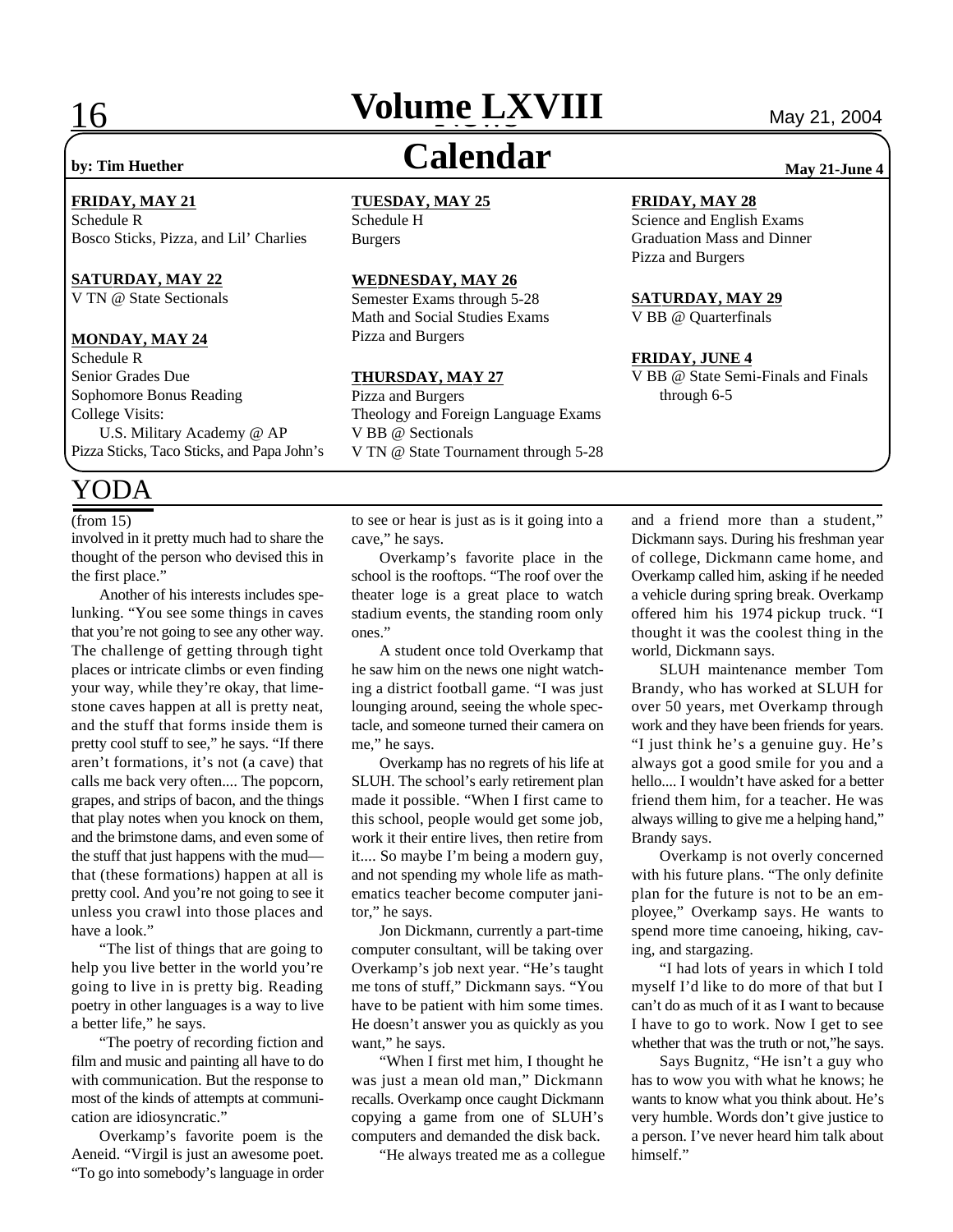#### KEY:

a: academic

- ath: athletic
- d: diversity
- j: Jesuit school
- l: leadership
- s: service
- t: talent (art, music, theater)
- \* Scholarship accepted by student

Aholt, Tyler—Butler Univ. (a), St. Louis Univ. (a), Truman State Univ. (a), Xavier Univ. (a, j)\* Arb, Chris—Tulsa, Univ. of (a) Aten, Paul—Dayton, Univ. of (a), Marquette Univ. (a), Missouri, Univ. of-Rolla (a)\*, Tulsa, Univ. of (a) Austermann, Pat—Beloit College (a), Knox College (a), Truman State Univ. (a) Austin, Matt—Dayton, Unviersity of (a)\* Baricevic, Chris—Loyola Univ.-Chicago (a, j), Loyola Univ.-New Orleans (a, j, s)\*, Marquette Univ. (a, l), Tulane Univ. (a) Beishir, Tim—Knox College (a)\*, Murray State Univ. (a), Truman State Univ. (a), Tulsa, Univ. (a) Berkley, Doug—Dayton, Univ. of (a) Berndsen, Nick—Iowa, Univ. of (a), Missouri, Univ. of-Columbia (a), Purdue Univ. (a), St. Louis Univ. (a) Berosky, Bo—Missouri, Univ. of-Columbia (a)\*, St. Louis Univ. (a) Bieser, Jared—Truman State Univ. (a)\*, Bright Flight\* Block, John—Indiana Univ. (a), Rockhurst Univ. (a), St. Louis Univ. (a), Washington Univ. (a)\*, Bright Flight\*, National Football Foundation & College Hall of Fame, Inc.\*, SBC Foundation\* Boehm, Chuck—Missouri, Univ. of-Columbia (a) Bommarito, Pat—Truman State Univ. (a)\* Born, Nick—Loyola Univ.-New Orleans (a), Regis Univ. (a, j), Truman State Univ. (a, l)\*, Bright Flight\* Brandenstein, Kevin—Iowa State Univ. (a)\*, Truman State Univ. (a) Bulliner, Ed—Iowa State Univ. (a)\*, Kansas, Univ. of (a), Missouri, Univ. of-Columbia (a), Purdue Univ. (a), St. Louis Univ. (a), Tulsa, Univ. of (a), National Merit (Iowa State Univ.)\* Burghoff, David—National Merit Burk, Sean—Webster Univ. (a)\* Burmester, Jesse—Truman State Univ. (a) Burr, Andrew—Southeast Missouri State Univ. (a)\*, Bright Flight\* Bushong, Brandon—Creighton Univ. (a, l)\*, Knox College (a), Miami Univ.-Ohio (a), St. Louis Univ. (a), Truman State Univ. (a, l), SBC Foundation\* Cady, Nick—Truman State Univ. (a)\*, Bright Flight\* Carrow, Tom—Dayton, Univ. of (a)\*, Tulsa, Univ. of (a) Cattaneo, Tony—Maryville Univ. (a), Rockhurst Univ. (a)\* Cherre, Joe—St. Louis Univ. (a)\*, Bright Flight\* Cognata, Tony—Loyola Univ.-Chicago (a, j), Marquette Univ. (a), St. Louis Univ. (a)\* Cohen, Mike—Bright Flight\* Connor, Brennan—Dayton, Univ. of (a), Truman State Univ. (a), Bright Flight\* Connors, Kevin—Butler Univ. (a), Dayton, Univ. (a), St. Louis Univ. (a), Xavier Univ. (a) Cosby, Mike—Kansas, Univ. of (a)\* Croghan, Jimmy—Dayton, Univ. of (a)\*, Truman State Univ. (a) Crotty, Sean—Indiana Univ. (a), Bright Flight\* Cullen, Ryan—Dayton, Univ. of (a), Loyola Univ.-New Orleans (a)\*, Tulsa, Univ. of (a) Daues, Chris—Dayton, Univ. of (a)\*, Tulsa, Univ. of (a) DeBrecht, Pat—Missouri, Univ. of (a), Tulsa, Univ. of (a) Doll, Kurt—Spring Hill College (a, j, ath)\*, Truman State Univ. (a, l) Dowling, Colin—Vermont, Univ. of (a)\* DuBois, Ryan—Dayton, Univ. (a), Truman State Univ. (a), Tulsa, Univ. of (a)\*, National Merit (Tulsa, Univ. of)\*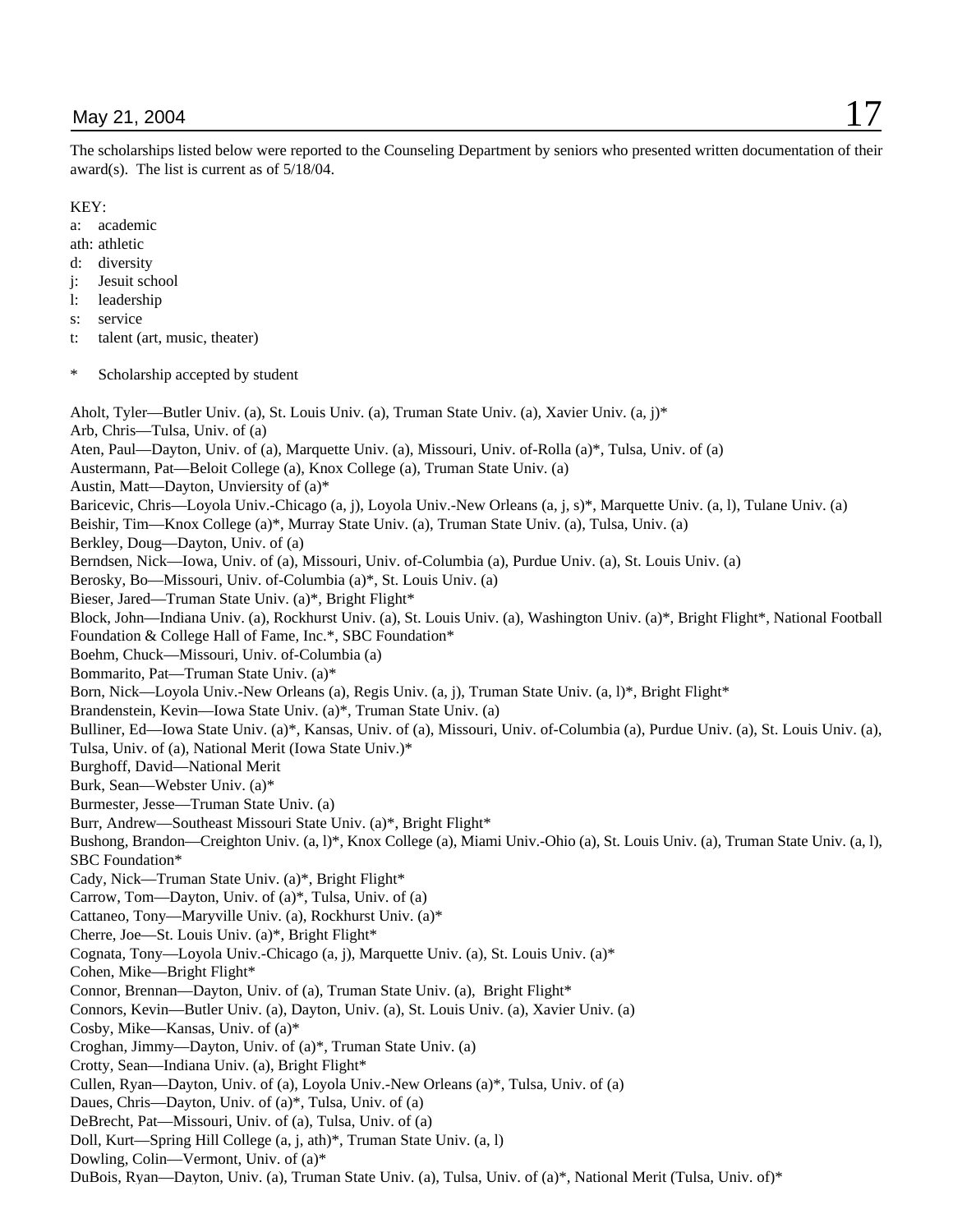Duvall, Mark—Tulsa, Univ. of (a)\*, National Merit (Tulsa, Univ. of)\* Economon, Tom—Note Dame, Univ. of (a)\*, Tulane Univ. (a), Tulsa, Univ. of (a), Notre Dame Club of St. Louis\* Eilers, Steve—Rockhurst Univ. (a)\* Elliott, Tim—Grinnell College (a), Knox College (a), Marquette Univ. (a), St. Louis Univ. (a)\*, Truman State Univ. (a), Xavier Univ. (a), Bright Flight\* Eschelbach, Greg—Illinois, Univ. of-Urbana-Champaign (a), Missouri, Univ. of-Rolla (a), St. Louis Univ. (a), Tulsa, Univ. of (a)\* Feldmeier, Alex—Detroit Mercy, Univ. of (a), Tulsa, Univ. (a)\*, Xavier Univ. (a) Flanagan, Dan—Tulsa, Univ. of (a)\*, National Merit (Tulsa, Univ. of)\* Foldes, Dan—Colorado College (a)\*, Northern Arizona Univ. (a), Tulsa, Univ. of (a) Fontana, Tom—DePauw Univ. (a)\*, Grinnell College (a), Knox College (a), Macalester College (a), Rhodes College (a), St. Louis Univ. (a), National Merit Friese, Tim—Chicago, Univ. of (a)\*, Oberlin College (a), Truman State Univ. (a), National Merit (Chicago, Univ. of)\* Fucoloro, Tom—DePauw Univ. (a), Knox College (a)\*, Truman State Univ. (a), Tulsa, Univ. of (a) Gates, John—Tulsa, Univ. of (a)\* Gentsch, Kevin—Dayton, Univ. of (a), Kansas, Univ. of (a), Missouri, Univ. of-Columbia (a), Tulsa, Univ. of (a), Valparaiso Univ.  $(a)$ George, John—Northern Arizona Univ. (a)\* Gleason, Pat—Missouri, Univ. of-Columbia (a) Goeke, Jim—Dayton, Univ. of (a), Tulsa, Univ. of (a) Gosik, Peter—National Merit Gossett, Christian—Denison Univ. (a), DePauw Univ. (a), Earlham College (a)\*, Loyola Univ.-Chicago (a, j), Marquette Univ. (a), St. Louis Univ. (a), Wooster, College of (a) Gravlin, Danny—Missouri, Univ. of-Columbia (a), Missouri, Univ. of-Rolla (a, ath)\*, Bright Flight\* Gresick, Nick—Regis Unviersity (a, j) Guenther, Dan—Marquette Univ. (a)\*, Tulsa, Univ. of (a) Guest, Paul—Tulsa, Univ. of (a)\* Halaz, Andy—Quincy Univ. (a) Hall, Charlie—Bard College (a)\*, Evansville, Univ. of (a), Knox College (a), Truman State Univ. (a), Wooster, College of (a) Hardy, Mark—Knox College (a), Truman State Univ. (a)\*, Tulsa, Univ. of (a), Bright Flight\* Harris, Nathan—Marquette Univ. (a), Missouri, Univ. of-Columbia (a), St. Louis Universisty (a), Spring Hill College (a, ath), Tulsa, Univ. of  $(a)$ <sup>\*</sup> Havlak, Frank—National Merit (Rice Univ.)\* Healy, Patrick—Rockhurst Univ. (a)\*, Truman State Univ. (a), Bright Flight\* Heard, Dan—Arizona State Univ. (a)\*, Tulsa, Univ. of (a), National Merit, Boule Foundation\* Hilliard, Nate—Marquette Univ. (a, j, s)\*, Missouri, Univ. of-Columbia (a) Hook, John—Missouri, Univ. of-Columbia (a)\* Howenstein, Jeff—Miami Univ.-Ohio (a), Rhodes College (a, ath), Washington Univ. (a)\*, Bright Flight\* Hrdlicka, Andrew—Dayton, Univ. of (a), Tulsa, Univ. of (a)\*, National Merit (Tulsa, Univ. of)\* Huhmann, Matt—Truman State Univ. (a)\*, Bright Flight\* Huskey, Matt—Dayton, Univ. of (a) Hyde, Ryan—Columbia College (a, ath)\*, Quincy Univ. (a), Rockhurst Univ. (a) Jablonski, Chris—Bellarmine Univ. (a), Mount St. Mary's College (a), Wittenberg Univ. (l)\* Jones, Pat—St. Louis Univ. (a), Truman State Univ. (a)\*, Xavier Univ. (a) Jost, Joe—Boston College (a), Dayton, Univ. of (a), Miami Univ.-Ohio (a), Missouri, Univ. of-Columbia (a), Notre Dame, Univ. of (a)\*, St. Louis Univ. (a), Notre Dame Club of St. Louis\* Kane, Brian—Southwest Missouri State Univ. (a), Tulsa, Univ. of (a)\*, National Merit (Tulsa, Univ. of)\* Kattner, Patrick—Pratt Institute (a), Tulane Univ. (a)\* Kargacin, Kyle—Knox College (a), Missouri, Univ. of-Columbia (a), Rockhurst Univ. (a)\*, St. Louis Univ. (a) Keane, Jake—Spring Hill College (a)\* Kennedy, Joe—Tulsa, Univ. of (a)\* Kim, Jon—Knox College (a) Koch, Matt—Bright Flight\* Konczak, Nick—Southwest Missouri State Univ. (a), Stetson Univ. (a), Tulsa, Univ. of (a), Bright Flight\*, American Hellenic Educational Progressive Association\* Kornfeld, John—Butler Univ. (ath), DePaul Univ. (ath)\*, Evansville, Univ. of (ath), Marquette Univ. (ath) Kwapy, Dylan—Indiana Univ. (a)\*, Kansas, Univ. of (a), Loyola Univ.-New Orleans (j), Tulane Univ. (a)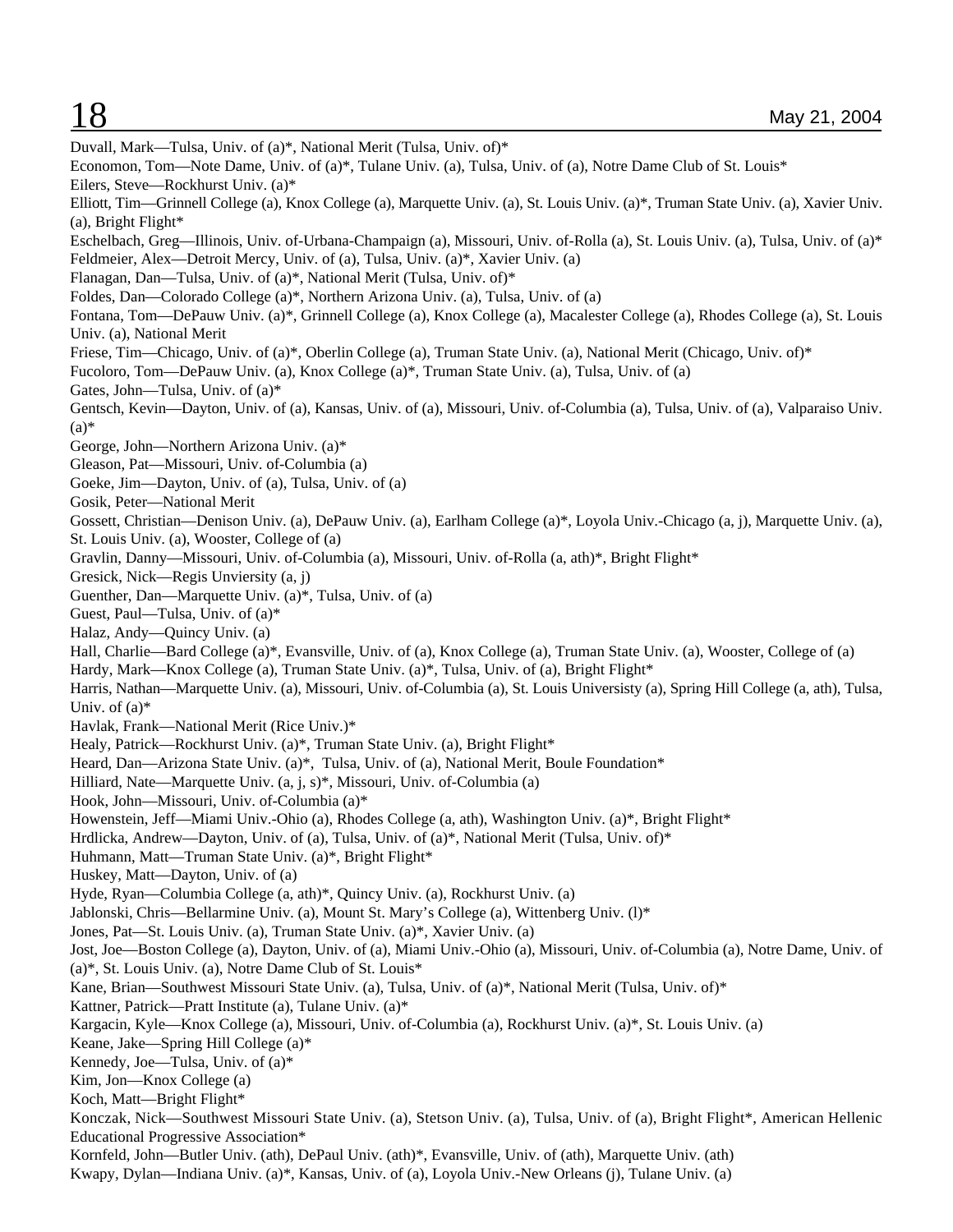May 21, 2004 **19** LaCasse, Andrew—Dayton, Univ. of (a), DePauw Univ. (a)\*, Truman State Univ. (a), Tulane Univ. (a) Lampe, Tom—Bright Flight\* Leaders, Matt—Bright Flight\* Leek, Jon—Truman State Univ. (a) Leibach, Greg—Bradley Univ. (a), Knox College (a, t)\*, Murray State Univ. (a, l, t), Truman State Univ. (a, l), Tulsa, Univ. of (a) Leinauer, Nick—Iowa, Univ. of (a), Marquette Univ. (a), Missouri, Univ. of-Columbia (a)\*, St. Louis Univ. (a) Leindecker, Andy—Carnegie Mellon Univ. (a), Denison Univ. (a)\*, DePauw Univ. (a) Leuthen, Greg—Truman State Univ. (a) Lieser, Dan—Puget Sound, Univ. of (a, l)\* Linhares, Andrew—Truman State Univ. (a)\*, Xavier Univ. (a), Bright Flight\* Lowes, Andy—Dayton, Univ. of (a), Missouri, Univ. of-Columbia (a)\* Lubus, Mark—Loyola Univ.-Chicago (a, j)\* Lyons, Pat—Boston College (a), Indiana Univ. (a), Marquette Univ. (a, l, s), Missouri, Univ. of-Columbia (a), National Merit Maisak, Matt—Dayton, Univ. of (a), Loyola Univ.-New Orleans (a)\* Makarewicz, Ted—Loyola Univ.-New Orleans (a)\* Marek, Dave—St. Louis Gateway Chapter of the Association of the U.S. Army\* Marincel, Joe—Chicago, Univ. of (a), Missouri, Univ. of-Rolla (a), Rice Univ. (a), Washington Univ. (a)\*, Bright Flight\*, National Merit (Washington Univ.)\*, Robert C. Byrd Honors Scholarship\*, Birch Telecom Competition Rocks Scholarship\* Martin, Tom—Tulane Unviersity (a), Villanova Univ. (a) Matschiner, Rob—Dayton, Univ. of (a), Loyola Univ.-New Orleans (a), Missouri, Univ. of-Columbia (a)\* McCarthy, Kevin—Truman State Univ. (a), National Merit (Holy Cross, College of the)\* McEvoy, Peter—Dayton, Univ. of (a), Truman State Univ. (a)\*, Tulsa, Univ. of (a) McGraw, Matt—Tulsa, Univ. of (a) McNamee, Mike—Missouri, Univ. of-Rolla (a)\*, Bright Flight\* Milford, Kevin—Marquette Univ. (a), Missouri, Univ. of-Columbia (a), Tulsa, Univ. of (a)\* Miller, Jack—Regis Univ. (a, j) Miller, Jeff—Rockhurst Univ. (a)\*, Bright Flight\* Miller, Pat—Dayton, Univ. of (a), Indiana Univ. (a), Minnesota, Univ. of-Twin Cities (a), St. Louis Univ. (a), Truman State Univ. (a)\*, Bright Flight\* Milles, Jeff—DePaul Univ. (a), Missouri, Univ. of-Columbia (a)\*, St. Louis Univ. (a), Bright Flight\* Moody, Dane—St. Louis Univ. (a), Truman State Univ. (a)\*, Bright Flight\*, City of Fenton Scholarship\* Mudd, Bobby—Missouri, Univ. of-Columbia (a)\*, Tulsa, Univ. of (a) Mudd, Michael—Missouri, Univ. of-Columbia (a) Mudd, Tom—Tulsa, Univ. of (a) Naert, Brad—Missouri, Univ. of-Columbia (a)\*, Bright Flight\* Nagel, Steve—Embry-Riddle Univ. (a), Missouri, Univ. of-Rolla (a), Purdue Univ. (a), St. Louis Univ. (a)\*, Bright Flight\* Nappier, Paul—Dayton, Univ. of (a), Loyola Univ.-Chicago (a, j)\*, Missouri, Univ. of-Columbia (a), Truman State Univ. (a) Neuner, Pat—DePauw Univ. (a), Southern Methodist Univ. (a) O'Brien, Kevin—Truman State Univ. (a, l)\*, Bright Flight\* Odem, Nick—Creighton Univ. (a), Loyola Univ.-Chicago (a, j)\* Oliver, John—Truman State Univ. (a) Orf, Tyler—Dayton, Univ. of (a), DePauw Univ. (a), Loyola Univ.-Chicago (a), Missouri, Univ. of-Columbia (a), Tulsa, Univ. of (a)\* Paasch, Wil-Truman State Univ. (a), Bright Flight\* Palisch, Jon—Creighton Univ. (a, l), Loyola Univ.-Chicago (a, j), Missouri, Univ. of-Columbia (a), St. Louis Univ. (a), Truman State Univ. (a), Xavier Univ. (a, j), Bright Flight\* Palumbo, Joe—Quincy Univ. (a, ath)\* Paradise, Matt—Loyola Univ.-Chicago (a, j), Missouri, Univ. of-Columbia (a), St. Louis Univ. (a, t)\*, Bright Flight\* Pitzer, Tom—Dayton, Univ. of (a)\*, Regis Univ. (a) Poelker, Kyle—George Washington Univ. (a), National Merit Prott, Devon—Missouri, Univ. of-Columbia (a), Bright Flight\* Purcell, Bo—Bright Flight\* Randall, John—Bright Flight\* Rapp, Sean—Benedictine College (a), Loyola Univ.-Chicago (a, j), St. Louis Univ. (a), Truman State Univ. (a) Rapp, Shane—Benedictine College (a)\*, Hendrix College (a), Knox College (a, s) Reagan, John—Barry Univ. (a), Bellarmine Univ. (a), Trinity Univ. (a)\*, Tulsa, Univ. of (a) Reedy, Pat—Dayton, Univ. of (a)\*